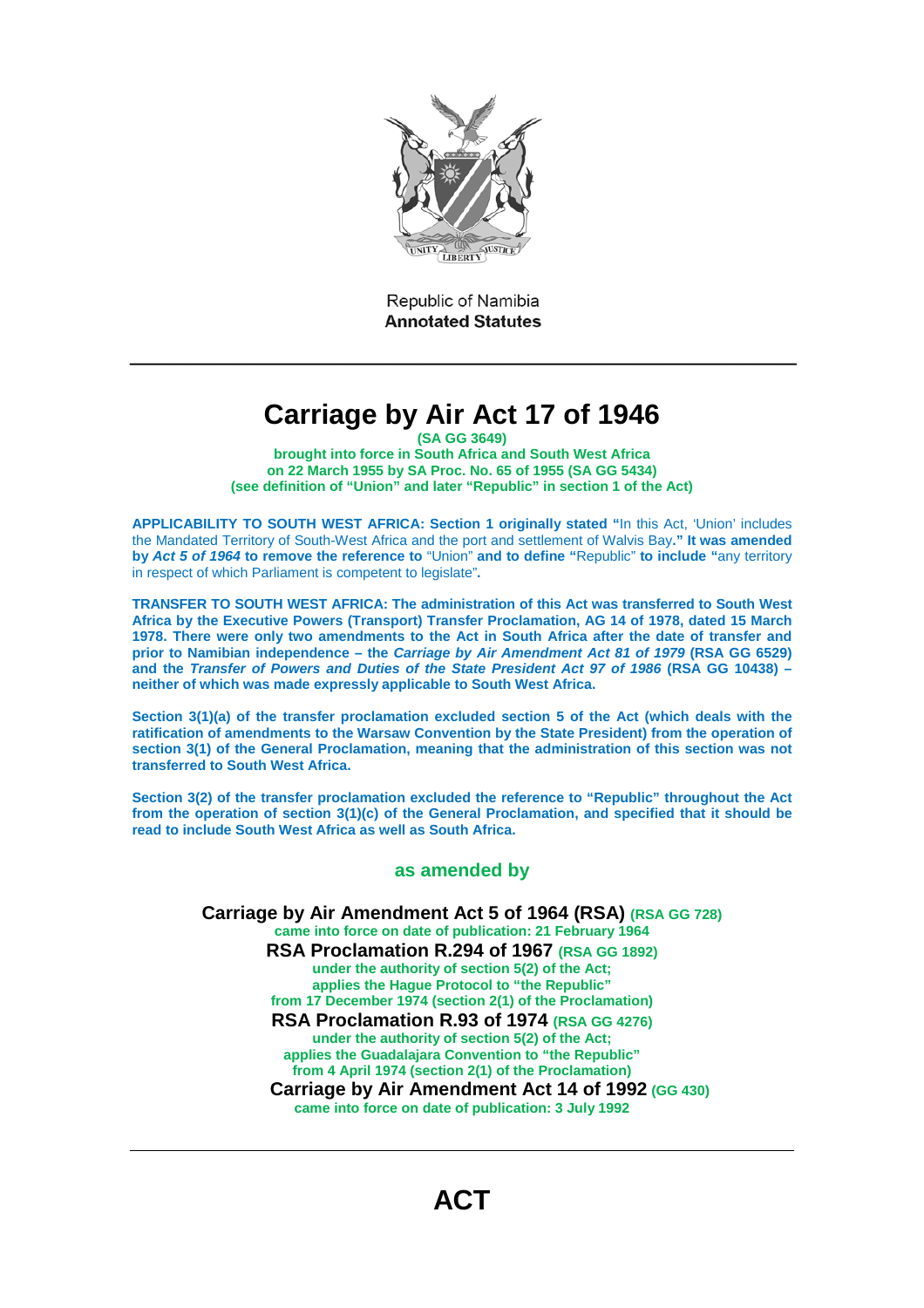**To give effect to a Convention for the unification of certain rules relating to international carriage by air; to make provision for applying the rules contained in the said Convention, subject to exceptions, adaptations and modifications, to carriage by air which is not international carriage within the meaning of the Convention; and for matters incidental thereto.**

> *(Afrikaans Text signed by the Governor-General) (Assented to* 8*th May*, 1946*)*

# **ARRANGEMENT OF SECTIONS**

- 1. Definitions
- 2. Ratification of Convention
- 3. Provisions of Convention to have force of law
- 4. Provisions as to actions against High Contracting Parties who undertake carriage by air
- 5. Power to carry out Convention
- 6. Provision for applying Act and Convention to carriage by air which is not international
- 7. Rules of Court
- 8. Regulations
- 9. Short title

### **SCHEDULE**

BE IT ENACTED by the King's Most Excellent Majesty, the Senate and the House of Assembly of the Union of South Africa, as follows:-

**[Act 5 of 1964 amends the Act throughout to substitute "Republic" for "Union". Act 14 of 1992 amends the Act throughout to substitute "Namibia" for "the Republic".]** 

### **Definitions**

**1.** "Minister" means the Minister of Works, Transport and Communication.

#### **[Section 1 originally read as follows:**

"In this Act, 'Union' includes the Mandated Territory of South-West Africa and the port and settlement of Walvis Bay."

#### **Section 1 was substituted by Act 5 of 1964 to read as follows:**

"Minister" means the Minister of Transport;

"Republic" includes any territory in respect of which Parliament is competent to legislate."

#### **Act 14 of 1992 amended the definition of "Minister" and deleted the definition of "Republic".]**

#### **Ratification of Convention**

**2.** (1) The International Convention for the unification of certain rules relating to international carriage by air, signed at Warsaw on the twelfth day of October, 1929 (hereinafter referred to as the Convention), is hereby ratified and confirmed.

(2) A translation of the Convention is set out in the Schedule to this Act.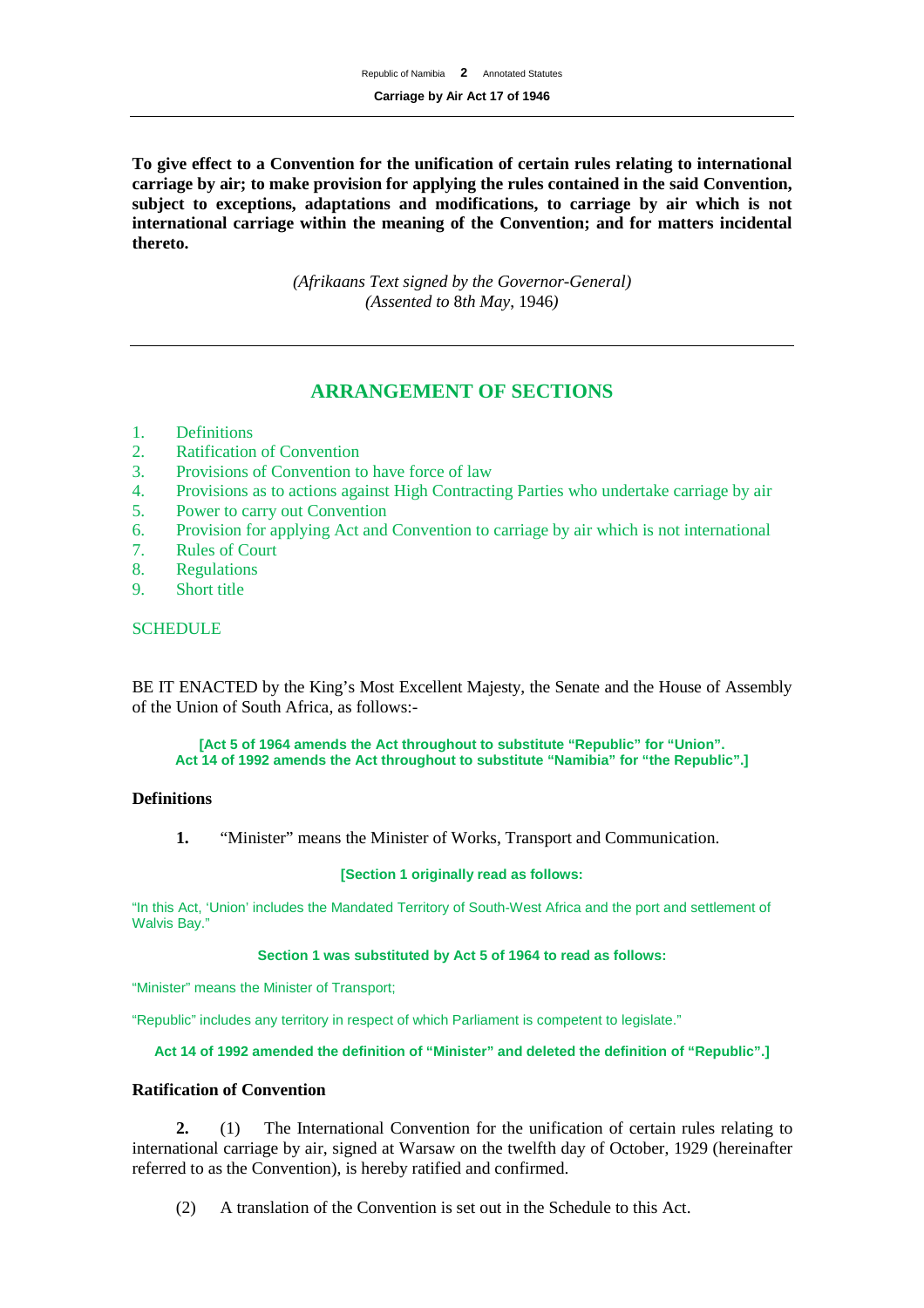#### **Provisions of Convention to have force of law**

**3.** (1) The provisions of the Convention shall, so far as they relate to the rights and liabilities of carriers, passengers, consignors, consignees and other persons, and subject to the provisions of this Act, have the force of law in Namibia in relation to any carriage by air to which the Convention applies, irrespective of the nationality of the aircraft performing the carriage.

(2) The Minister may from time to time by notice in the *Gazette* declare who are the High Contracting Parties to the Convention, in respect of what territories they are respectively parties and to what extent they have availed themselves of the provisions of the Additional Protocol to the Convention, and any such notice shall, except in so far as it has been varied or superseded by a subsequent notice, be conclusive evidence of the matters so declared.

> **[subsection (2) amended by Act 5 of 1964 to substitute "Minister" for "Governor-General", and "notice" for "proclamation"]**

(3) Any reference in the said Schedule to the territory of any High Contracting Party to the Convention shall be construed as a reference to the territories subject to his sovereignty, suzerainty, mandate or authority, in respect of which he is a party.

(4) Not more than one action shall be brought in Namibia to enforce liability under Article seventeen of the said Schedule in respect of the death of any one passenger, and every such action, by whomsoever brought, shall be for the benefit of all such persons entitled to sue for damages in respect of the death of that passenger as either are domiciled in Namibia or, if not so domiciled, have indicated their desire to take the benefit of the action.

(5) Subject to the provisions of sub-section (6) the amount recovered in any such action shall be divided between the successful claimants in such manner as the court may deem just.

- (6) The court in which any such action is brought may, at any stage of the proceedings -
- (i) issue a rule calling upon interested parties to join in the action within a specified period;
- (ii) make such order as appears to the court to be just and equitable in view of the provisions of the said Schedule limiting the liability of a carrier and of any proceedings which have been or are likely to be commenced outside Namibia in respect of the death of the passenger in question.

(7) Any sum in francs mentioned in Article twenty-two of the said Schedule shall, for the purposes of any action against a carrier, be converted into currency of Namibia in the manner determined by the Minister and notified by notice in the *Gazette.*

### **[Subsection (7) amended by Act 5 of 1964 and by Act 14 of 1992.**

**Section 2(2) of Act 14 of 1992 provides the following transitional provision:**  "(2) A manner determined before the commencement of this Act [**Act 14 of 1992, which commenced on 3 July 1992]** under subsection (7) of section 3 of the principal Act **[Act 17 of 1946]** shall apply in Namibia as if it were determined by the Minister of Works, Transport and Communication on the date of commencement of this Act **[3 July 1992]** and notified in the *Gazette* under the said subsection (7) of section 3, as amended by subsection (1) of this section."**]**

#### **Provisions as to actions against High Contracting Parties who undertake carriage by air**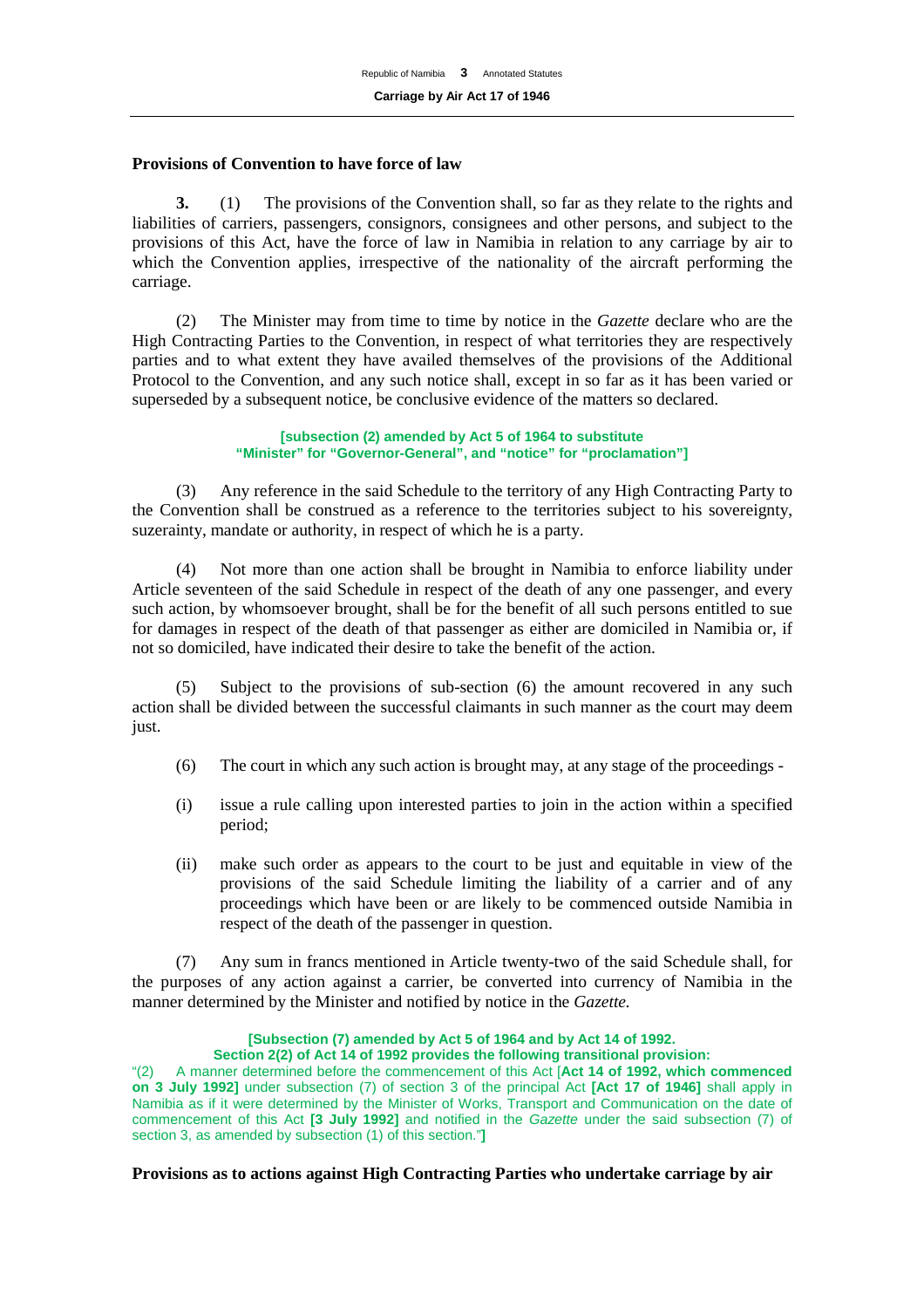**4.** Every High Contracting Party to the Convention who has not availed himself of the provisions of the Additional Protocol thereto shall, for the purposes of any action brought in a court in Namibia in accordance with the provisions of Article twenty-eight of the Schedule to this Act, to enforce a claim in respect of carriage undertaken by him, be deemed to have submitted to the jurisdiction of that court: Provided that nothing in this section shall authorize the issue of execution against the property of any High Contracting Party.

### **Power to carry out Convention**

**5.** (1) The President may by proclamation in the *Gazette* make such incidental or supplementary provisions as appear to him or her necessary for carrying out the Convention or any amendment thereof or addition thereto ratified or adhered or acceded to on behalf of Namibia, and for giving due effect thereto or to any of the provisions thereof.

(2) For the purposes of this Act, any amendments or additions so ratified or adhered or acceded to, shall, subject to any provisions so made in terms of subsection (1), be deemed to be incorporated in the Schedule to this Act.

#### **[Section 5 is substituted by Act 14 of 1992.**

#### **For historical purposes, it may be helpful to note how section 5 stood immediately prior to its substitution (as amended by Act 5 of 1964):**

#### **"Ratification of amendments of and additions to Convention**

**5.** (1) The State President may do all things necessary to ratify or adhere or accede to or cause to be ratified or adhered or acceded to on behalf of the Republic any amendments of or additions to the Convention which may from time to time be made, and by proclamation in the *Gazette* declare that the amendments or additions so ratified or adhered or acceded to shall be observed and have the force of law in the Republic: Provided that copies of any amendments or additions so ratified or adhered or acceded to or proclaimed shall be laid upon the Tables of both Houses of Parliament within fourteen days after their publication in the *Gazette* if Parliament be then in session or, if Parliament be not then in session, within fourteen days after the commencement of its next ensuing ordinary session.

(1)*bis* Any proclamation under sub-section (1) may provide for such exceptions and contain such incidental or supplementary provisions as may be necessary to give due effect to the relevant amendments of or additions to the Convention or to ensure that the international obligations of the Republic will be fulfilled.

(2) For the purposes of this Act, any amendments or additions so ratified, adhered or acceded to and proclaimed shall subject to any exceptions or provisions referred to in sub-section (1)*bis* be deemed to be incorporated in the Schedule to this Act."**]**

### **Provision for applying Act and Convention to carriage by air which is not international**

**6.** The Minister may, by notice in the *Gazette* apply any of the provisions of the Schedule to this Act and any provision of section *three* to such carriage by air, not being international carriage by air as defined in the said Schedule, as may be specified in the notice, subject to such exceptions, adaptations and modifications, if any, as may be so specified.

#### **[Section 6 is amended by Act 5 of 1964 to substitute "Minister" for "Governor-General", and "notice" for "proclamation".]**

### **Rules of Court**

**7.** Rules of court may be made in the manner provided in section 39 of the High Court Act, 1990 (Act 16 of 1990), as to -

(a) the manner in which any action to enforce liability under Article seventeen of the Schedule to this Act, or under the provisions of that Article as applied under section *six*, is to be commenced and carried out, and the intervention by and addition of any party to any such action; and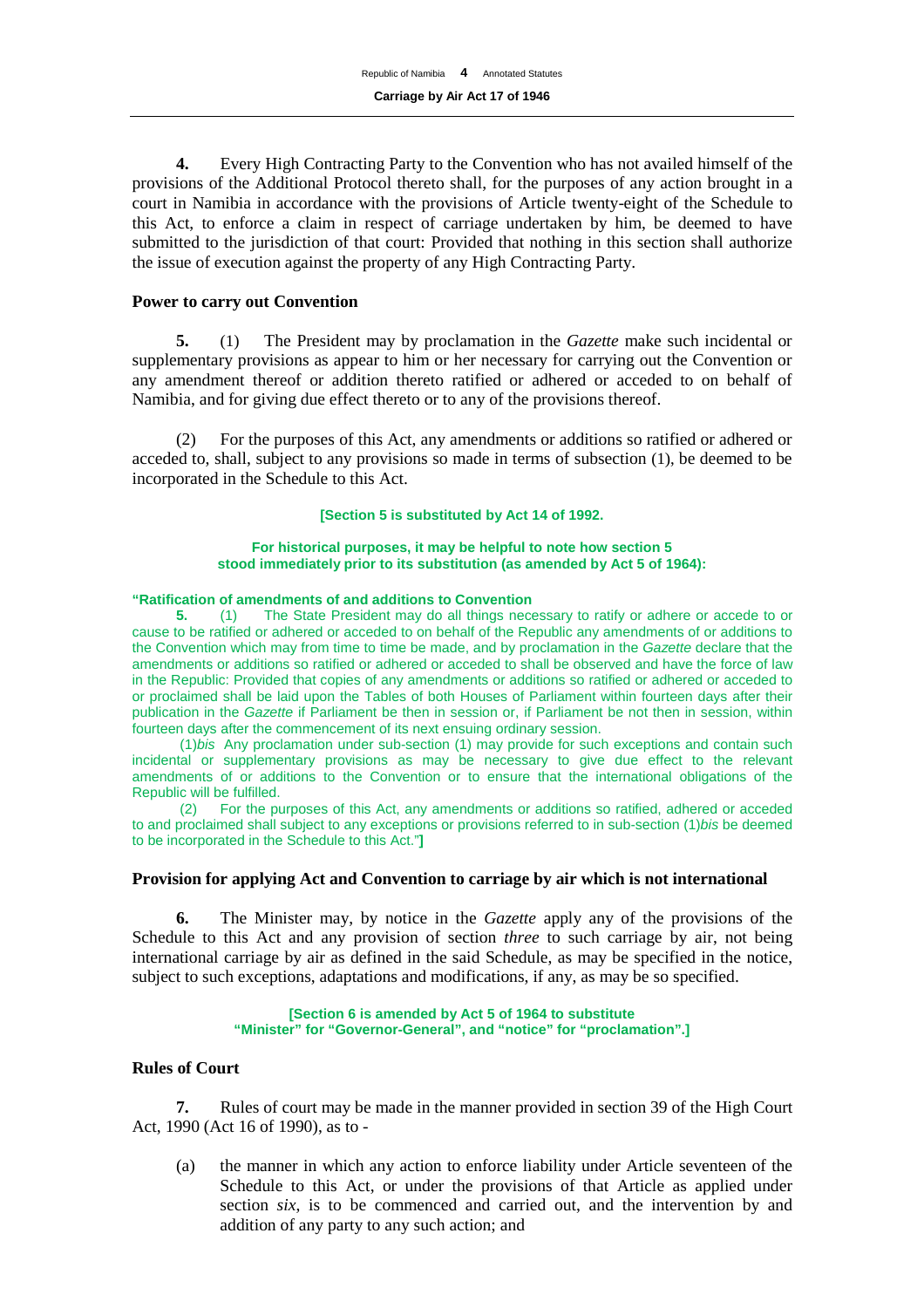(b) the manner in which any action under the said Schedule against any High Contracting Party is to be commenced and carried out.

#### **[section 7 amended by Act 5 of 1964 and by Act 14 of 1992]**

#### **Regulations**

**8.** The Minister may make regulations prescribing the procedure to be followed by a carrier in connection with the payment, before action has been brought, of claims under Article seventeen of the Schedule to this Act, in respect of the death of any passenger, and all other matters which he considers necessary or expedient to prescribe in order that the purposes of this Act may be achieved.

**[Section 8 is amended by Act 5 of 1964 to substitute "Minister" for "Governor-General".]**

### **Short title**

**9.** This Act shall be called the Carriage by Air Act, 1946, and shall come into operation on a date to be fixed by the Governor-General by proclamation in the *Gazette*.

**[The Republic of South Africa Constitution Act 32 of 1961 provided in Article 3(b) that as from 31 May 1961, any reference to the Governor-General in any law in force in the Union of South Africa or in any other territory in respect of which Parliament is competent to legislate shall be construed as a reference to the Republic or the State President as the circumstances may require. However, by this time the Act had already come into operation on a date fixed by the Governor-General.]**

#### **Schedule**

**[The Schedule is amended and supplemented pursuant to section 5(2) (as that subsection stood prior to its substitution in 1992) by RSA Proc. R.294 of 1967 (RSA GG 1892) and by RSA Proc. R.93 of 1974 (RSA GG 4276). The text of both of these Proclamations is reproduced below.** 

**Warsaw Convention: The Warsaw Convention is formally known as the Convention for the Unification of Certain Rules Relating to International Carriage by Air. The official text is in French only. A reliable English translation is available at [<https://treaties.un.org/doc/Publication/UNTS/LON/Volume%20137/v137.pdf>](https://treaties.un.org/doc/Publication/UNTS/LON/Volume%20137/v137.pdf).**

**Hague Protocol: The Hague Protocol is formally known as the Protocol to Amend the Convention for the Unification of Certain Rules Relating to International Carriage by Air signed at Warsaw on 12 October 1929. The amendments to the Warsaw Convention contained in the Hague Protocol reproduced in the Schedule to RSA Proc. R.294 of 1967 have been incorporated into the text of the Convention in the Schedule to the Act, as directed by section 5(2) of the Act (prior to its substitution by Act 14 of 1992). The remainder of the provisions of the Hague Protocol are inserted below the Warsaw Convention, as being supplementary to it. The Hague Protocol, unlike the Warsaw Convention, had official texts in English, French and Spanish. A reliable English version of the Hague Protocol is available at [<https://treaties.un.org/doc/Publication/UNTS/Volume%20478/volume-478-I-6943-English.pdf>](https://treaties.un.org/doc/Publication/UNTS/Volume%20478/volume-478-I-6943-English.pdf).**

**Guadalajara Convention: The Guadalajara Convention is formally known as the Convention, Supplementary to the Warsaw Convention, for the Unification of Certain Rules Relating to International Carriage by Air Performed by a Person Other than the Contracting Carrier. The Guadalajara Convention is reproduced in the Schedule to RSA Proc. R.93 of 1974. It is inserted below the Warsaw Convention in this Schedule, as being supplementary to it. The Guadalajara Convention, unlike the Warsaw Convention, had official texts in English, French and Spanish. A reliable English version of the Guadalajara Convention is available at**

**[<https://treaties.un.org/doc/Publication/UNTS/Volume%20500/volume-500-7305-English.pdf>](https://treaties.un.org/doc/Publication/UNTS/Volume%20500/volume-500-7305-English.pdf).**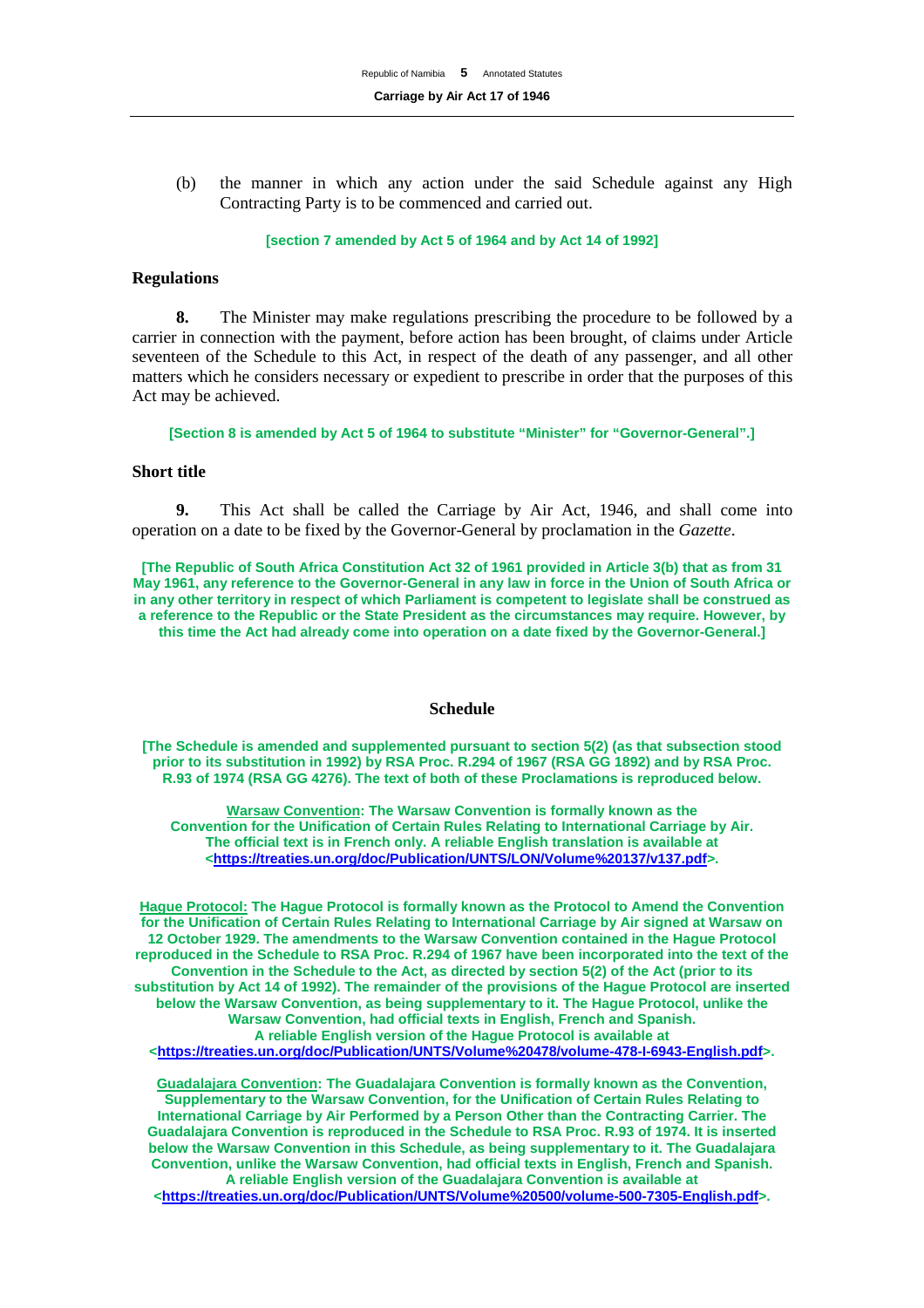#### **It should be noted that Namibia ratified the Montreal Convention, formally known as the Convention for the Unification of Certain Rules relating to International Carriage by Air, 1999, on 27 September 2001 (source: the international depositary, the International Civil Aviation Organization), and it became binding on Namibia on 4 November 2003 when it entered into force internationally. The Montreal Convention supersedes and replaces the Warsaw Convention for those states that are parties to both systems, in terms of Article 55 of the Montreal Convention, which reads as follows:**

"This Convention shall prevail over any rules which apply to international carriage by air:

- 1. between States Parties to this Convention by virtue of those States commonly being Party to -
- (a) the Convention for the Unification of Certain Rules relating to International Carriage by Air signed at Warsaw on 12 October 1929 (hereinafter called the Warsaw Convention);
- (b) the Protocol to amend the Convention for the Unification of Certain Rules relating to International Carriage by Air signed at Warsaw on 12 October 1929, done at The Hague on 28 September 1955 (hereinafter called The Hague Protocol);
- (c) the Convention, Supplementary to the Warsaw Convention, for the Unification of Certain Rules relating to International Carriage by Air Performed by a Person other than the Contracting Carrier, signed at Guadalajara on 18 September 1961 (hereinafter called the Guadalajara Convention);
- (d) the Protocol to amend the Convention for the Unification of Certain Rules relating to International Carriage by Air signed at Warsaw on 12 October 1929 as amended by the Protocol done at The Hague on 28 September 1955, signed at Guatemala City on 8 March 1971 (hereinafter called the Guatemala City Protocol);
- (e) Additional Protocol Nos. 1 to 3 and Montreal Protocol No. 4 to amend the Warsaw Convention as amended by The Hague Protocol or the Warsaw Convention as amended by both The Hague Protocol and the Guatemala City Protocol, signed at Montreal on 25 September 1975 (hereinafter called the Montreal Protocols); or

2. within the territory of any single State Party to this Convention by virtue of that State being Party to one or more of the instruments referred to in sub-paragraphs (a) to (e) above."

#### **Thus, the international conventions presented in this Schedule have only limited current relevance.**

**In the** *Government Gazette***, this Convention is presented in a smaller typeface than that used for the Act, but it is reproduced here in the same typeface used in the Act. Minor discrepancies between the** *Gazette* **and the international sources in respect of format, spelling and punctuation have not been annotated. The numbering formats used in the Convention differ from those in the Schedule to the original Act (which used numbers inside brackets for the paragraphs within each Article) and the Schedule to RSA Proc. R.294 of 1967 which amends the Convention (which does not place the paragraph numbers inside brackets). The latter format is used here, as it corresponds with the internal cross-references in the Convention.**

#### "PROCLAMATION

*by the Acting State President of the Republic of South Africa.*

No. R. 294, 1967.]

# AMENDMENT TO THE WARSAW CONVENTION

Under the powers vested in me by section 5 of the Carriage By Air Act, 1946 (Act No. 17 of 1946), as amended, I do declare as follows: -

**1.** In this Proclamation, unless the context otherwise indicates -

"Act" means the Carriage by Air Act, 1946 (Act No. 17 of 1946), as amended;

"Hague Protocol" means the Protocol to amend the Warsaw Convention, opened for signature at the Hague on the twenty-eighth day of September 1955, the English text of which, together with an Afrikaans translation thereof, is set forth in the Schedule to this Proclamation;

"Warsaw Convention" means the Convention of which a translation in English and Afrikaans is set forth in the Schedule to the Act;

"Warsaw Convention as amended at the Hague, 1955" means the Warsaw Convention as amended by the Hague Protocol.

**2.** (1) As from the Seventeenth day of December 1967, the provisions of the Hague Protocol shall, in so far as they relate to the rights and liabilities of carriers, passengers, consignors, consignees and other persons, have the force of law in the Republic, and as from that date the provisions of the Warsaw Convention as amended at The Hague, 1955, shall, subject to the provisions of the Act, apply in relation to any carriage by air which is "international carriage" within the meaning of Article 1 of the said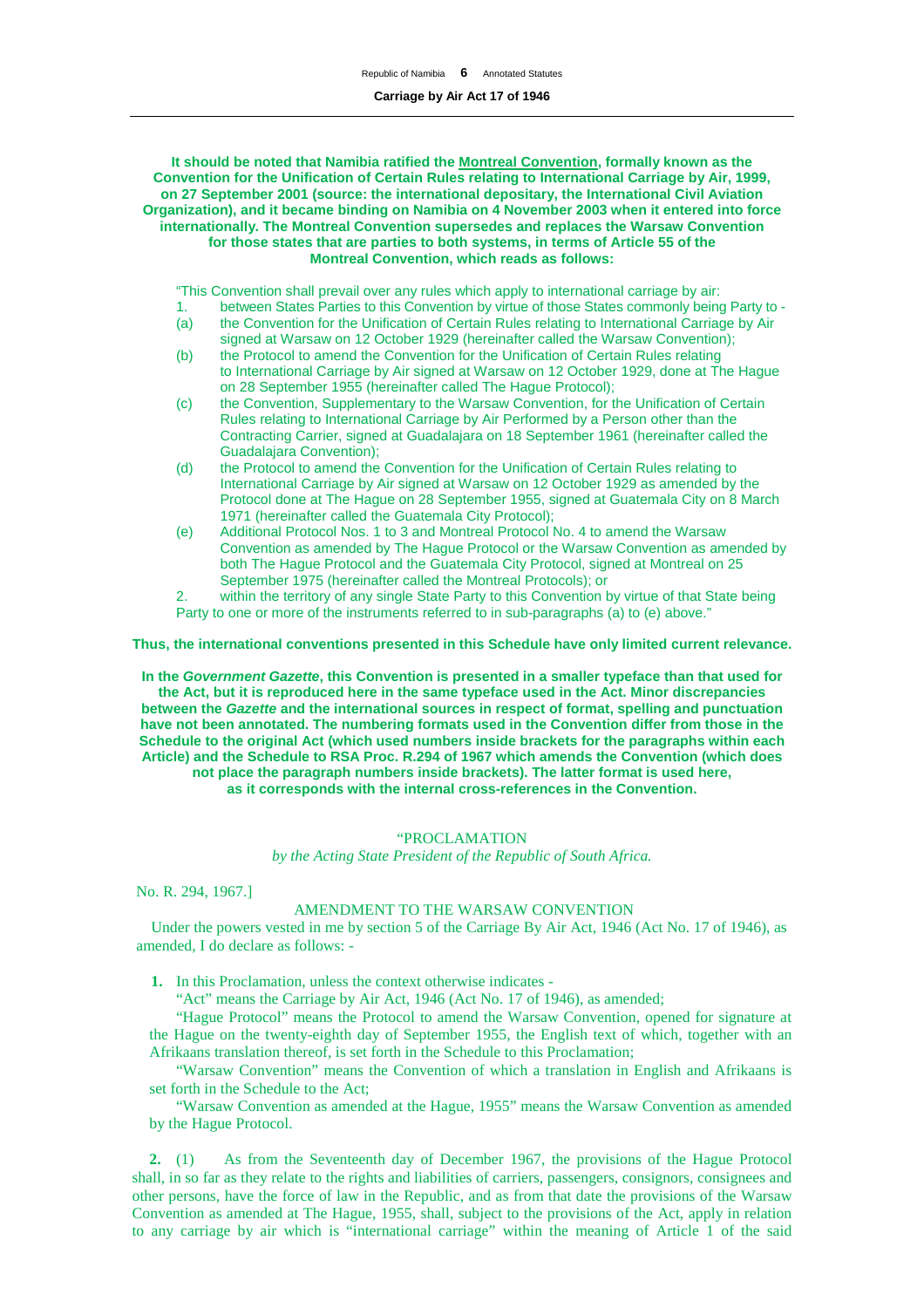Convention, and irrespective of the nationality of the aircraft performing that carriage: Provided that the places of departure and destination referred to in that Article are situated either in the territories of two High Contracting Parties to the Hague Protocol or within the territory of a single High Contracting Party to that Protocol, with an agreed stopping place within the territory of another State.\*

\* The purpose of the proviso is to give effect to Article XVIII of the Protocol.

(2) This section shall not apply so as to affect rights or liabilities arising out of an occurrence which took place prior to the coming into force of this section.

**3.** Nothing in section 2 of this Proclamation contained shall be deemed to affect the application, in accordance with the Act, of the Warsaw Convention in relation to any carriage by air in which, according to the contract made by the parties, the place of departure and the place of destination, whether or not there be a break in the carriage or a transhipment, are situated either within the territories of two High Contracting Parties to the said Convention, of whom neither or only one is a party to the Hague Protocol, or within the territory of a single High Contracting Party to the said Convention (but not to the said Protocol) if there is an agreed stopping place within the territory of another State, whether or not that State is a High Contracting Party to the said Convention.

**4.** The provisions of paragraph 1 of Article 40A of the Warsaw Convention as amended at The Hague, 1955, shall not be construed as extending any reference in that Convention to the territory of a High Contracting Party (except such as is a reference to the territory of any State, whether a High Contracting Party or not) to include any territory in respect of which that High Contracting Party is not a party.

Given under my Hand and the Seal of the Republic of South Africa at Pretoria on this Twentieth day of June, One thousand Nine hundred and Sixty-Seven.

> J. F. NAUDÉ, Acting State President. By Order of the Acting State President-in-Council. B. J. SCHOEMAN."

"PROCLAMATION *by the State President of the Republic of South Africa*

No. R. 93, 1974

### ADDITIONS TO THE WARSAW CONVENTION

Under the powers vested in me by section 5 of the Carriage By Air Act, 1946 (Act 17 of 1946), as amended, I do declare as follows:

**1.** In this Proclamation, unless the context otherwise indicates -

"Act" means the Carriage By Air Act, 1946 (Act 17 of 1946), as amended;

"Guadalajara Convention" means the Convention, supplementary to the Warsaw Convention, for the unification of certain rules relating to international carriage by air performed by a person other than the contracting carrier, signed at Guadalajara on the 18th day of September 1961, which Convention was acceded to and confirmed on behalf of the Republic of South Africa on the 4th day of January 1974, the English text of which, together with an Afrikaans translation thereof, is set forth in the Schedule to this Proclamation;

"Hague Protocol" means the Protocol, the English text of which, together with an Afrikaans translation thereof, is set forth in the Schedule to Proclamation R. 294, 1967;

"Warsaw Convention" means the Convention of which a translation in English and Afrikaans is set forth in the Schedule to the Act;

"Warsaw Convention as amended at the Hague, 1955," means the Warsaw Convention as amended by the Hague Protocol.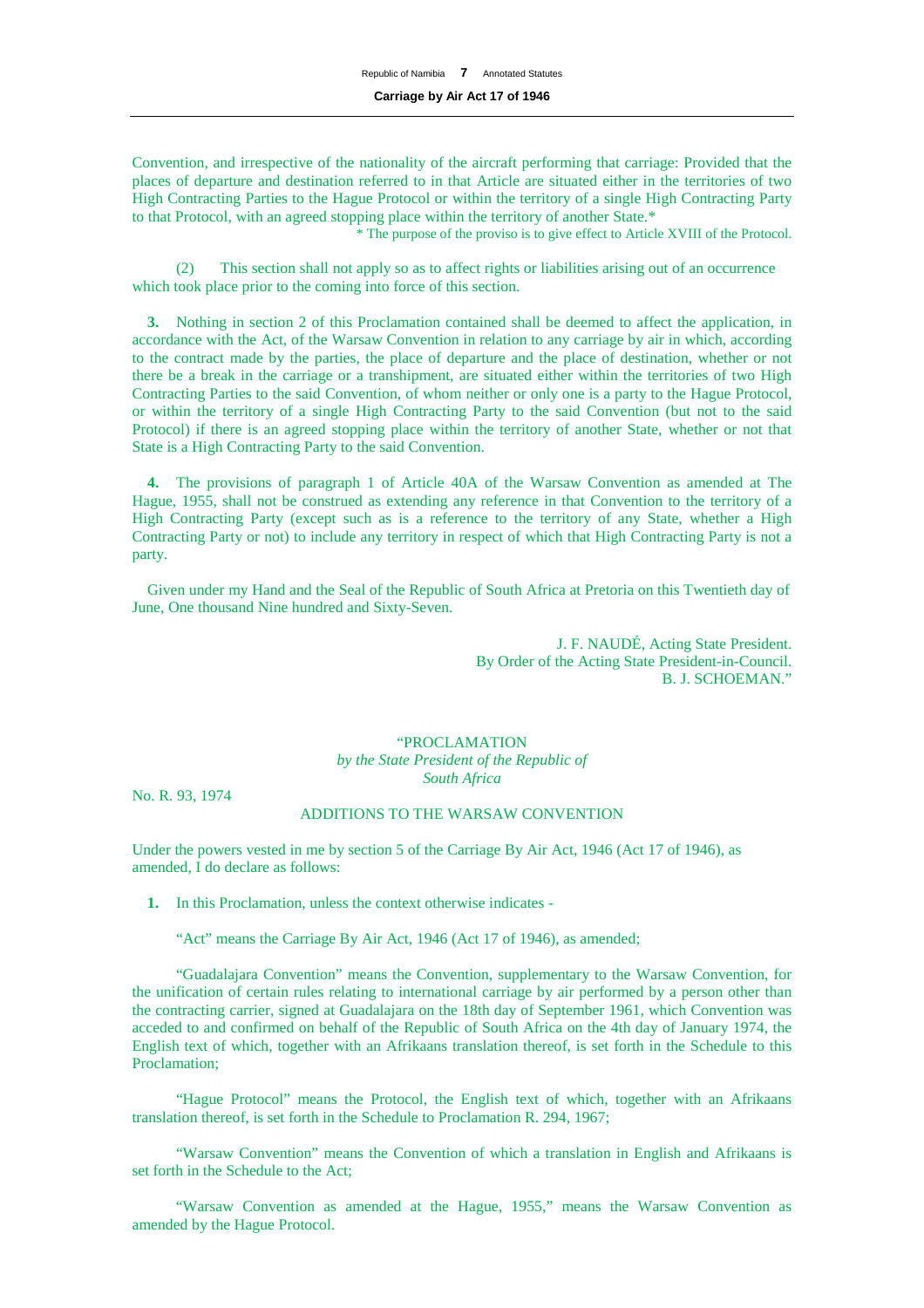**2.** (1) As from the 4th day of April 1974, the provisions of the Guadalajara Convention shall, in so far as they relate to the rights and liabilities of carriers, passengers, consignors, consignees and other persons, and subject to the provisions of the Act, be observed and have the force of law in the Republic in relation to any carriage by air to which the said Convention applies, irrespective of the nationality of the aircraft performing the carriage: Provided that the places of departure and destination are situated either in the territories of two parties to the said Convention or within the territory of a single party to the said Convention, with an agreed stopping place in the territory of another State.

(2) This section shall not apply so as to affect rights or liabilities arising out of an occurrence which took place prior to the coming into force of this section.

**3.** Nothing contained in section 2 of this Proclamation shall be deemed to affect the application, in accordance with the Act and Proclamation R. 294, 1967, of, the Warsaw Convention or of the Hague Protocol to any carriage by air undertaken in terms of any contract, one of the parties to which is not bound by the requirements of the Guadalajara Convention.

Given under my Hand and the Seal of the Republic of South Africa at Pretoria this Twenty-Seventh day of April, One thousand Nine hundred and Seventy-four.

> J. J. FOUCHÉ State President. By Order of the State President-in-Council: B. J. SCHOEMAN."**]**

#### **CONVENTION**

#### FOR THE UNIFICATION OF CERTAIN RULES RELATING TO INTERNATIONAL CARRIAGE BY AIR.

#### **[The Warsaw Convention includes the following preamble:**

"Recognising the desirability of regulating in a uniform manner the conditions of international carriage by air, so far as may concern the documents of carriage and the responsibility of the carrier,

Have, for this purpose, appointed their respective Plenipotentiaries who, being duly authorised, have concluded and signed the following Convention:".**]**

### CHAPTER I

#### SCOPE-DEFINITIONS

#### *Article 1*

1. This Convention applies to all international carriage of persons, luggage or goods performed by aircraft for reward. It applies equally to gratuitous carriage by aircraft performed by an air transport undertaking.

2. For the purposes of this Convention, the expression 'international carriage' means any carriage in which, according to the agreement between the parties, the place of departure and the place of destination, whether or not there be a break in the carriage or a transhipment, are situated either within the territories of two High Contracting Parties or within the territory of a single High Contracting Party if there is an agreed stopping place within the territory of another State, even if that State is not a High Contracting Party. Carriage between two points within the territory of a single High Contracting Party without an agreed stopping place within the territory of another State is not international carriage for the purposes of this Convention.

3. Carriage to be performed by several successive air carriers is deemed, for the purposes of this Convention, to be one undivided carriage if it has been regarded by the parties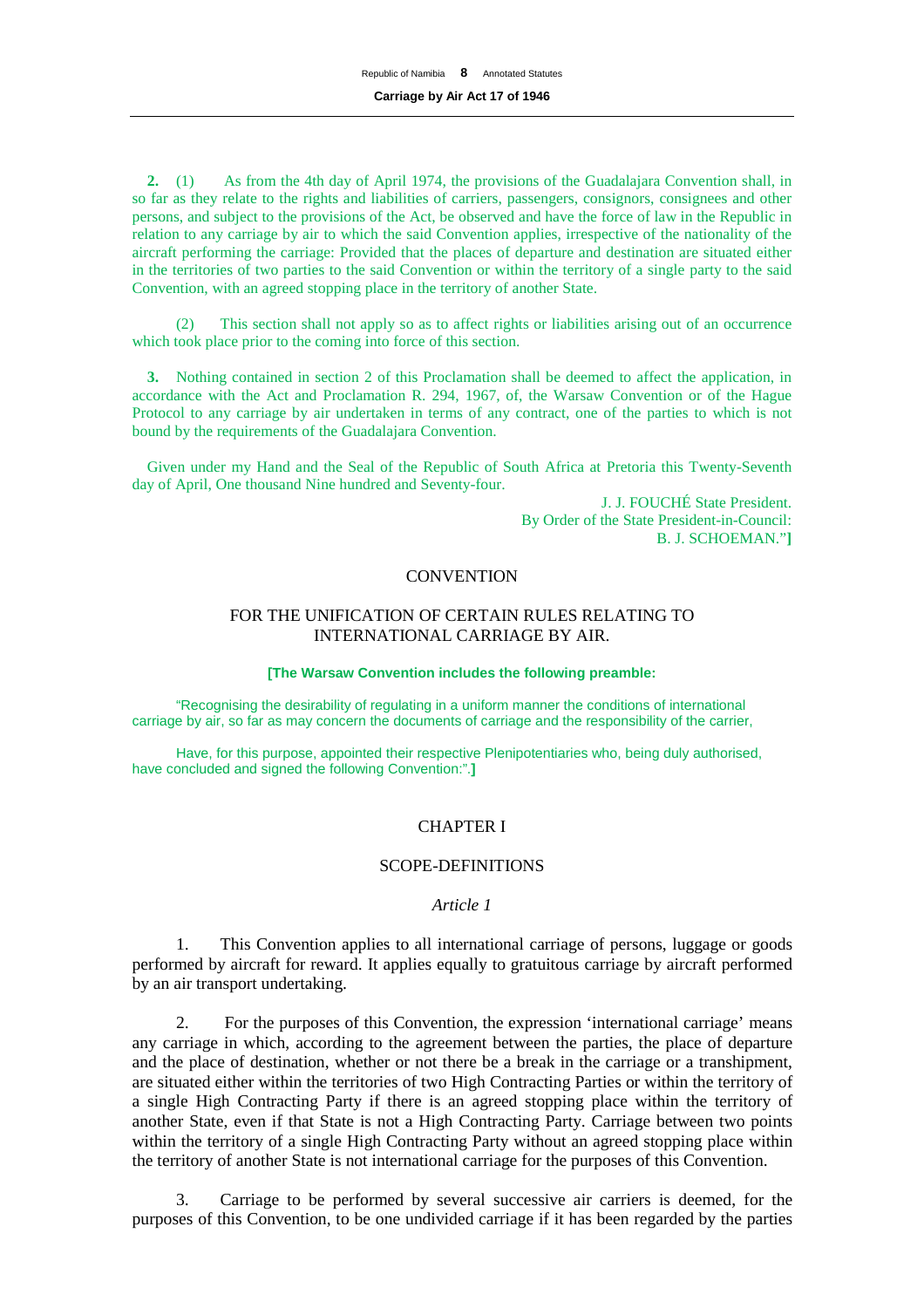as a single operation, whether it had been agreed upon under the form of a single contract or of a series of contracts, and it does not lose its international character merely because one contract or a series of contracts is to be performed entirely within the territory of the same State.

### **[paragraphs 2 and 3 substituted by RSA Proc. R.294 of 1967.]**

### *Article 2*

1. This Convention applies to carriage performed by the State or by legally constituted public bodies provided it falls within the conditions laid down in Article 1.

2. This Convention shall not apply to carriage of mail and postal packages.

### **[paragraph 2 substituted by RSA Proc. R.294 of 1967]**

### CHAPTER II

# DOCUMENTS OF CARRIAGE

# SECTION 1 – PASSENGER TICKET

# *Article 3*

- 1. In respect of the carriage of passengers a ticket shall be delivered containing -
- (a) an indication of the places of departure and destination;
- (b) if the places of departure and destination are within the territory of a single High Contracting Party, one or more agreed stopping places being within the territory of another State, an indication of at least one such stopping place;
- (c) a notice to the effect that, if the passenger's journey involves an ultimate destination or stop in a country other than the country of departure, the Warsaw Convention may be applicable and that the Convention governs and in most cases limits the liability of carriers for death or personal injury and in respect of loss of or damage to baggage.

2. The passenger ticket shall constitute *prima facie* evidence of the conclusion and conditions of the contract of carriage. The absence, irregularity or loss of the passenger ticket does not effect the existence or the validity of the contract of carriage which shall, none the less, be subject to the rules of this convention. Nevertheless, if, with the consent of the carrier the passenger embarks without a passenger ticket having been delivered, or if the ticket does not include the notice required by paragraph 1(c) of this Article, the carrier shall not be entitled to avail himself of the provisions of Article 22.

**[Paragraphs 1 and 2 are substituted by RSA Proc. R.294 of 1967. The word "affect" which appears in the Hague Protocol was erroneously changed to "effect" in RSA Proc. R.294 of 1967, as reproduced above in paragraph 2.]**

### SECTION 2 – LUGGAGE TICKET

#### *Article 4*

1. In respect of the carriage of registered baggage, a baggage check shall be delivered, which, unless combined with or incorporated in a passenger ticket which complies with the provisions of Article 3, paragraph 1, shall contain -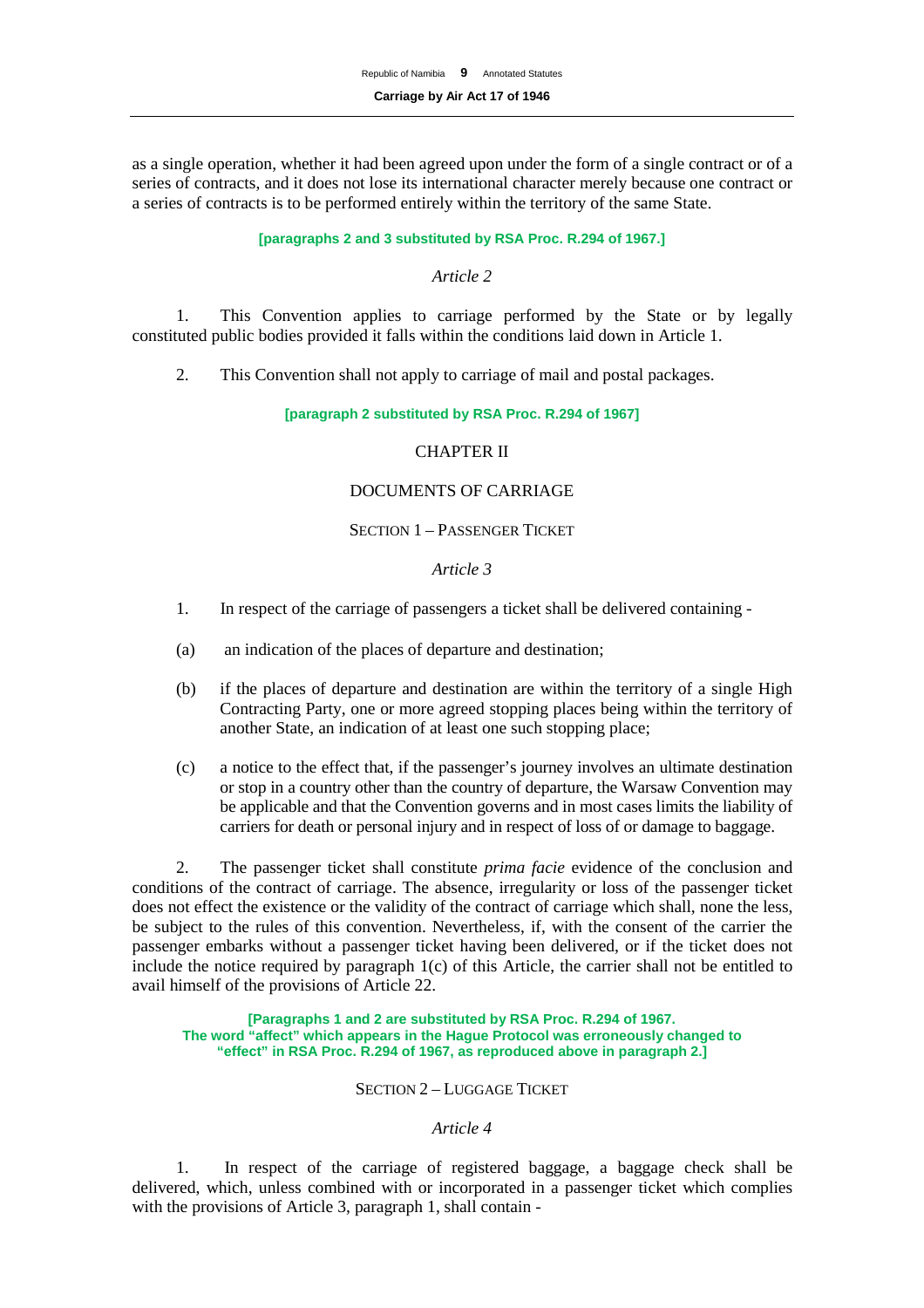- (a) an indication of the places of departure and destination;
- (b) if the places of departure and destination are within the territory of a single High Contracting Party, one or more agreed stopping places being the territory of another State, an indication of at least one such stopping place;
- (c) a notice to the effect that; if the carriage involves an ultimate destination or stop in a country other than the country of departure, the Warsaw Convention may be applicable and that the Convention governs and in most cases limits the liability of carriers in respect of loss of or damage to baggage.

2. The baggage check shall constitute *prima facie* evidence of the registration of the baggage and of the conditions of the contract of carriage. The absence, irregularity or loss of the baggage check does not affect the existence or the validity of the contract of carriage which shall, none the less, be subject to the rules of this Convention.

Nevertheless, if the carrier takes charge of the baggage without a baggage check having been delivered or if the baggage check [unless combined with or incorporated in the passenger ticket which complies with the provisions of Article 3, paragraph 1 (c)] does not include the notice required by paragraph 1(c) of this Article, he shall not be entitled to avail himself of the provisions of Article 22, paragraph 2.

### **[Article 4 substituted by RSA Proc. R.294 of 1967]**

### SECTION 3 – AIR CONSIGNMENT NOTE

### *Article 5*

1. Every carrier of goods has the right to require the consignor to make out and hand over to him a document called an "air consignment note"; every consignor has the right to require the carrier to accept this document.

#### **[The phrase "make out and over" which appears in the Warsaw Convention is erroneously changed to "make out and hand over" in Act 17 of 1946, as reproduced above in paragraph 1.]**

2. The absence, irregularity or loss of this document does not affect the existence or the validity of the contract of carriage which shall, subject to the provisions of Article 9, be none the less governed by the rules of this Convention.

# *Article 6*

1. The air consignment note shall be made out by the consignor in three original parts and be handed over with the goods.

2. The first part shall be marked "for the carrier", and shall be signed by the consignor. The second part shall be marked "for the consignee"; it shall be signed by the consignor and by the carrier and shall accompany the goods. The third part shall be signed by the carrier and handed by him to the consignor after the goods have been accepted.

3. The carrier shall sign prior to the loading of the cargo on board the aircraft.

### **[paragraph 3 substituted by RSA Proc. R.294 of 1967]**

4. The signature of the carrier may be stamped; that of the consignor may be printed or stamped.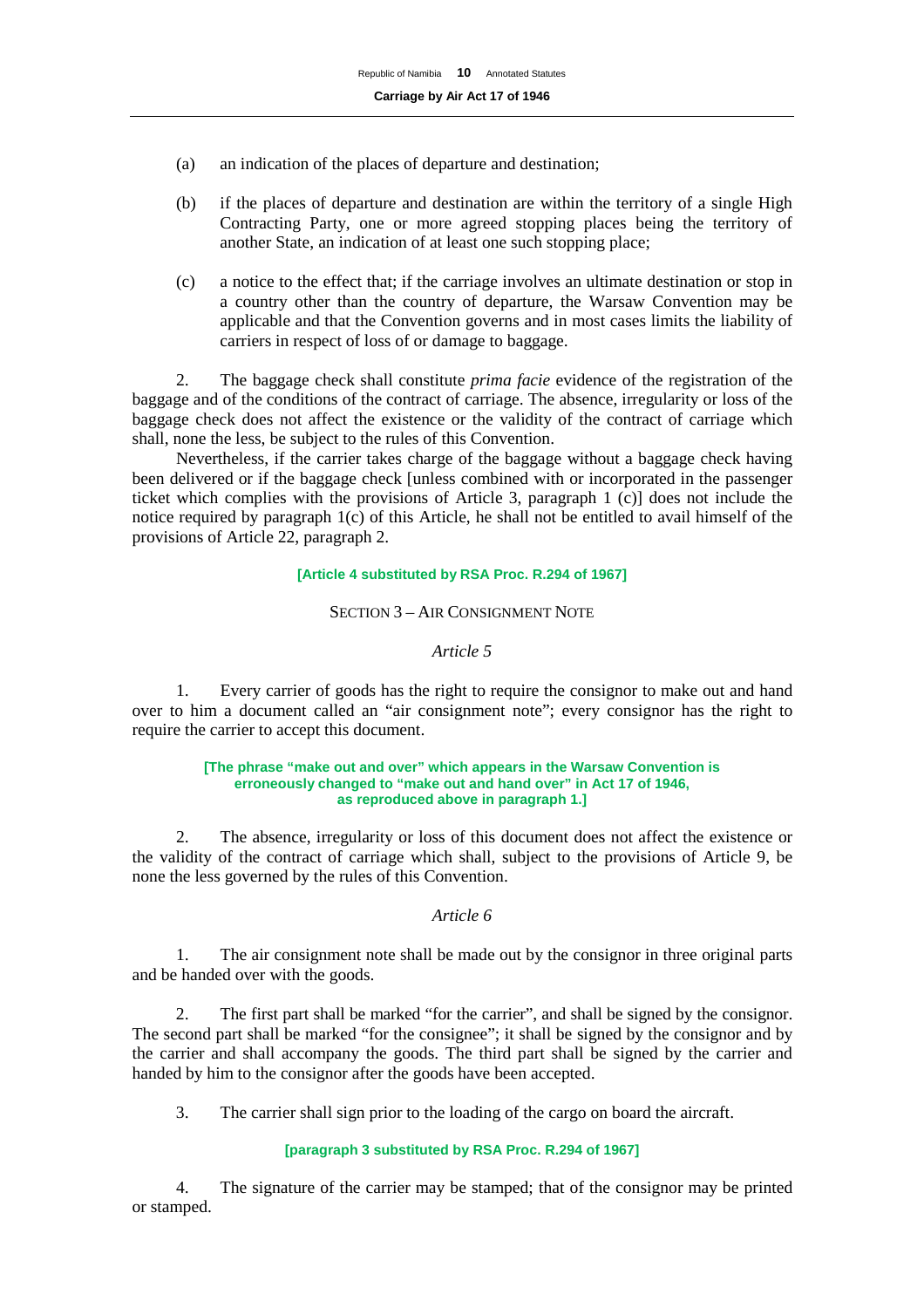5. If, at the request of the consignor, the carrier makes out the air consignment note, he shall be deemed, subject to proof to the contrary, to have done so on behalf of the consignor.

*Article 7*

The carrier of goods has the right to require the consignor to make out separate consignment notes when there is more than one package.

*Article 8*

The air waybill shall contain:-

(a) An indication of the places of departure and destination;

**[The word "An" was erroneously capitalized in RSA Proc. R.294 of 1967, as reproduced above; it was not capitalized in the Hague Protocol.]**

- (b) if the places of departure and destination are within the territory of a single High Contracting Party, one or more agreed stopping places being within the territory of another State, an indication of at least one such stopping place;
- (c) a notice to the consignor to the effect that, if the carriage involves an ultimate destination or stop in a country other than the country of departure, the Warsaw Convention may be applicable and that the Convention governs and in most cases limits the liability of carriers in respect of loss of or damage to cargo.

### **[Article 8 substituted by RSA Proc. R.294 of 1967]**

*Article 9*

If, with the consent of the carrier, cargo is loaded on board the aircraft without an air waybill having been made out, or if the air waybill does not include the notice required by Article 8, paragraph (c), the carrier shall not be entitled to avail himself of the provisions of Article 22, paragraph 2.

### **[Article 9 substituted by RSA Proc. R.294 of 1967]**

# *Article 10*

1. The consignor is responsible for the correctness of the particulars and statements relating to the goods which he inserts in the air consignment note.

2. The consignor shall indemnify the carrier against all damage suffered by him, or by any other person to whom the carrier is liable, by reason of the irregularity, incorrectness or incompleteness of the particulars and statements furnished by the consignor.

### **[paragraph 2 substituted by RSA Proc. R.294 of 1967]**

### *Article 11*

1. The air consignment note is *prima facie* evidence of the conclusion of the contract, of the receipt of the goods and of the conditions of carriage.

2. The statements in the air consignment note relating to the weight, dimensions and packing of the goods, as well as those relating to the number of packages, are *prima facie*  evidence of the facts stated; those relating to the quantity, volume and condition of the goods do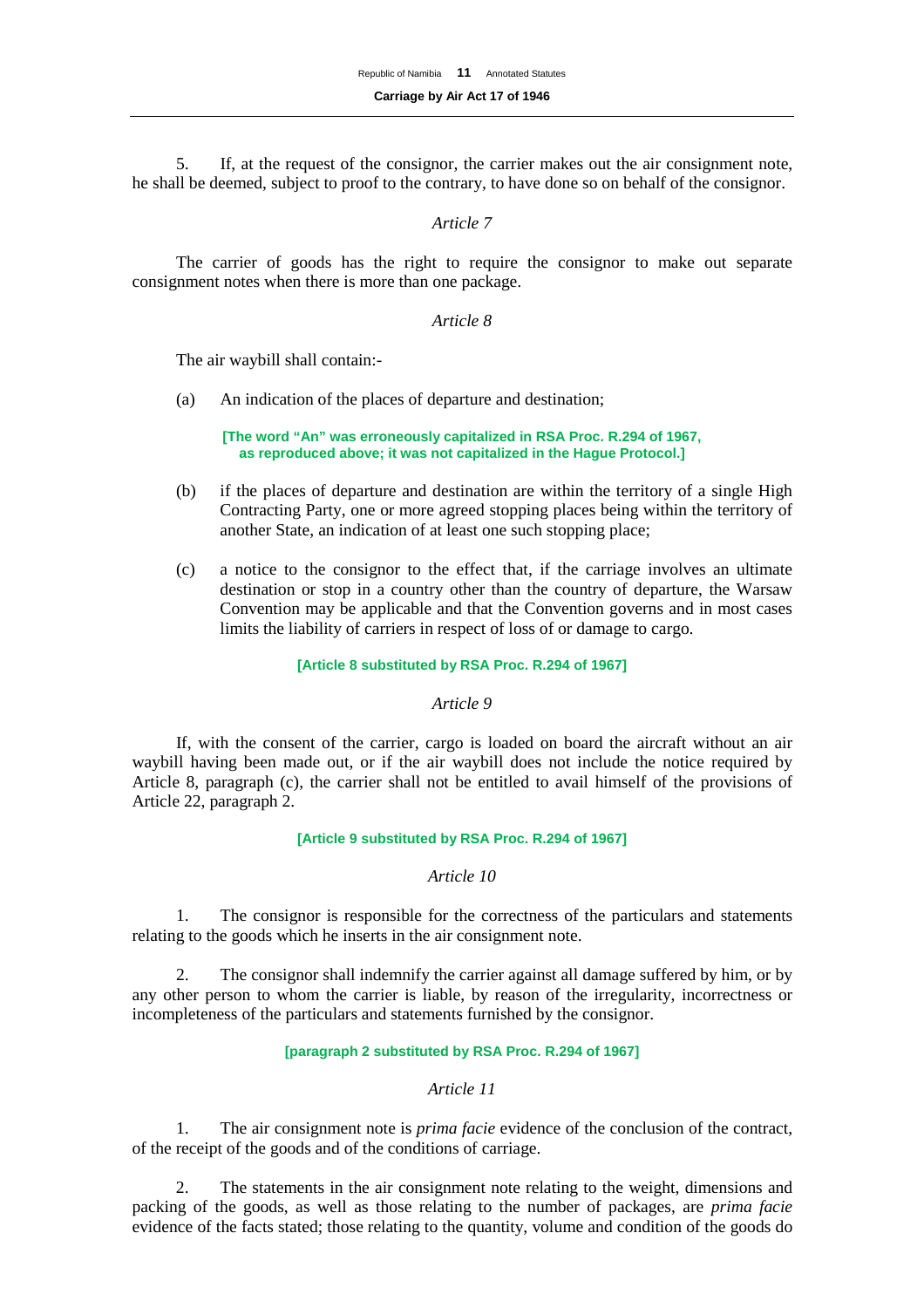not constitute evidence against the carrier except so far as they both have been, and are stated in the air consignment note to have been, checked by him in the presence of the consignor, or relate to the apparent condition of the goods.

# *Article 12*

1. Subject to his liability to carry out all his obligations under the contract of carriage, the consignor has the right to dispose of the goods by withdrawing them at the aerodrome of departure or destination, or by stopping them in the course of the journey on any landing, or by calling for them to be delivered at the place of destination or in the course of the journey to a person other than the consignee named in the air consignment note, or by requiring them to be returned to the aerodrome of departure. He must not exercise this right of disposition in such a way as to prejudice the carrier or other consignors and he must repay any expenses occasioned by the exercise of this right.

2. If it is impossible to carry out the orders of the consignor the carrier must so inform him forthwith.

3. If the carrier obeys the orders of the consignor for the disposition of the goods without requiring the production of the part of the air consignment note delivered to the latter, he will be liable, without prejudice to his right of recovery from the consignor, for any damage which may be caused thereby to any person who is lawfully in possession of that part of the air consignment note.

4. The right conferred on the consignor ceases at the moment when that of the consignee begins in accordance with Article 13. Nevertheless, if the consignee declines to accept the consignment note or the goods, or if he cannot be communicated with, the consignor resumes his right of disposition.

### *Article 13*

1. Except in the circumstances set out in the preceding Article, the consignee is entitled, on arrival of the goods at the place of destination, to require the carrier to hand over to him the air consignment note and to deliver the goods to him, on payment of the charges due and on complying with the conditions of carriage set out in the air consignment note.

2. Unless it is otherwise agreed, it is the duty of the carrier to give notice to the consignee as soon as the goods arrive.

3. If the carrier admits the loss of the goods, or if the goods have not arrived at the expiration of seven days after the date on which they ought to have arrived, the consignee is entitled to put into force against the carrier the rights which flow from the contract of carriage.

### *Article 14*

The consignor and the consignee can respectively enforce ell the rights given them by Articles 12 and 13, each in his own name, whether he is acting in his own interest or in the interest of another, provided that he carries out the obligations imposed by the contract.

# *Article 15*

1. Articles 12, 13 and 14 do not affect either the relations of the consignor or the consignee with each other or the mutual relations of third parties whose rights are derived either from the consignor or from the consignee.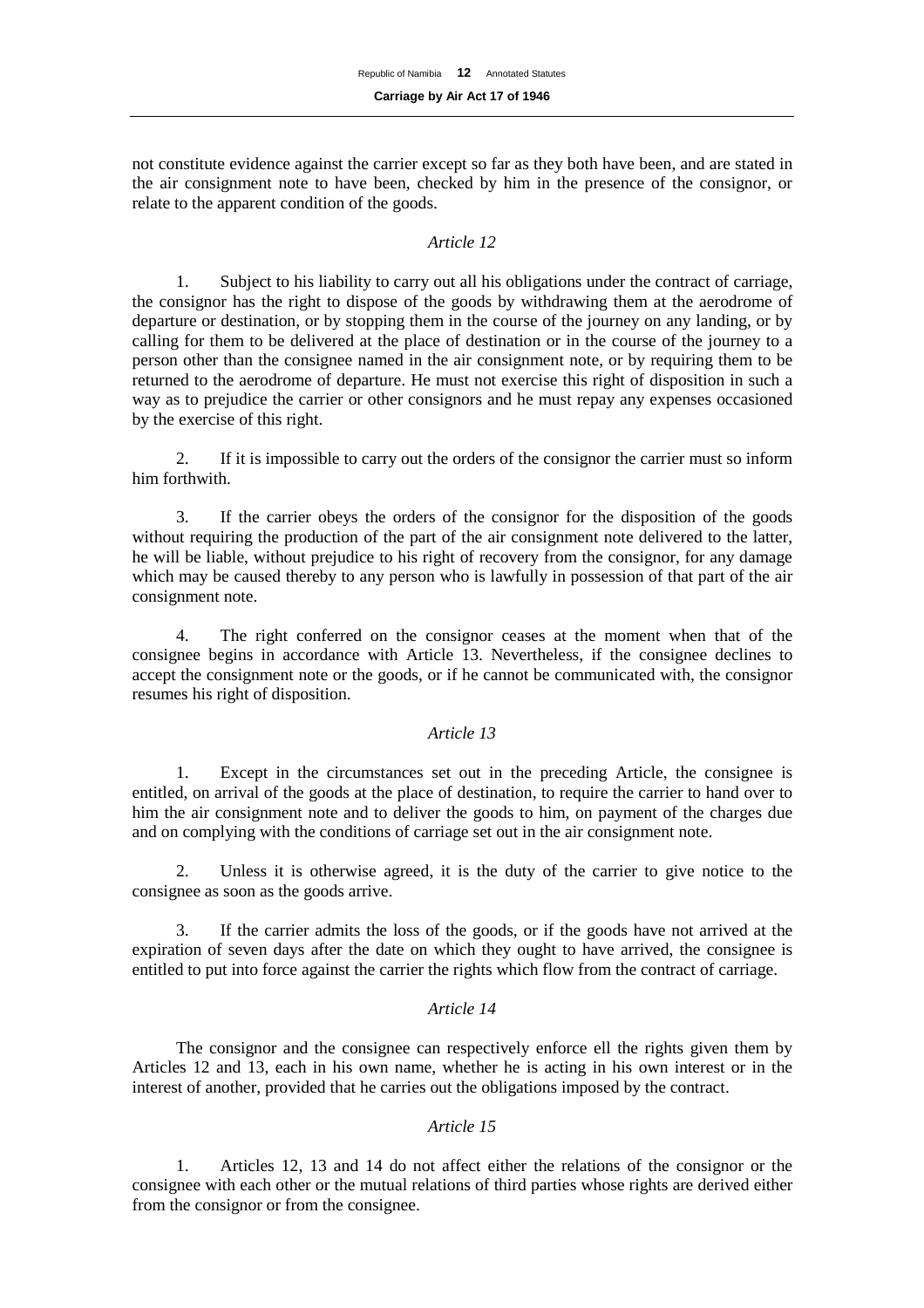2. The provisions of Articles 12, 13 and 14 can only be varied by express provision in the air consignment note.

3. Nothing in this Convention prevents the issue of a negotiable air waybill.

### **[paragraph 3 inserted by RSA Proc. R.294 of 1967]**

### *Article 16*

1. The consignor must furnish such information and attach to the air consignment note such documents as are necessary to meet the formalities of customs, octroi or police before the goods can be delivered to the consignee. The consignor is liable to the carrier for any damage occasioned by the absence, insufficiency or irregularity of any such information or documents, unless the damage is due to the fault of the carrier or his agents.

2. The carrier is under no obligation to enquire into the correctness or sufficiency of such information or documents.

### CHAPTER III

### LIABILITY OF THE CARRIER

### *Article 17*

The carrier is liable for damage sustained in the event of the death or wounding of a passenger or any other bodily injury suffered by a passenger, if the accident which caused the damage so sustained took place on board the aircraft or in the course of any of the operations of embarking or disembarking.

### *Article 18*

1. The carrier is liable for damage sustained in the event of the destruction or loss of, or of damage to, any registered luggage or any goods, if the occurrence which caused the damage so sustained took place during the carriage by air.

2. The carriage by air within the meaning of the preceding paragraph comprises the period during which the luggage or goods are in charge of the carrier, whether in an aerodrome or on board an aircraft, or, in the case of a landing outside an aerodrome, in any place whatsoever.

3. The period of the carriage by air does not extend to any carriage by land, by sea or by river performed outside an aerodrome. If, however, such a carriage takes place in the performance of a contract for carriage by air, for the purpose of loading, delivery or transshipment, any damage is presumed, subject to proof to the contrary, to have been the result of an event which took place during the carriage by air.

# *Article 19*

The carrier is liable for damage occasioned by delay in the carriage by air of passengers, luggage or goods.

#### *Article 20*

1. The carrier is not liable if he proves that he and his agents have taken all necessary measures to avoid the damage or that it was impossible for him or them to take such measures.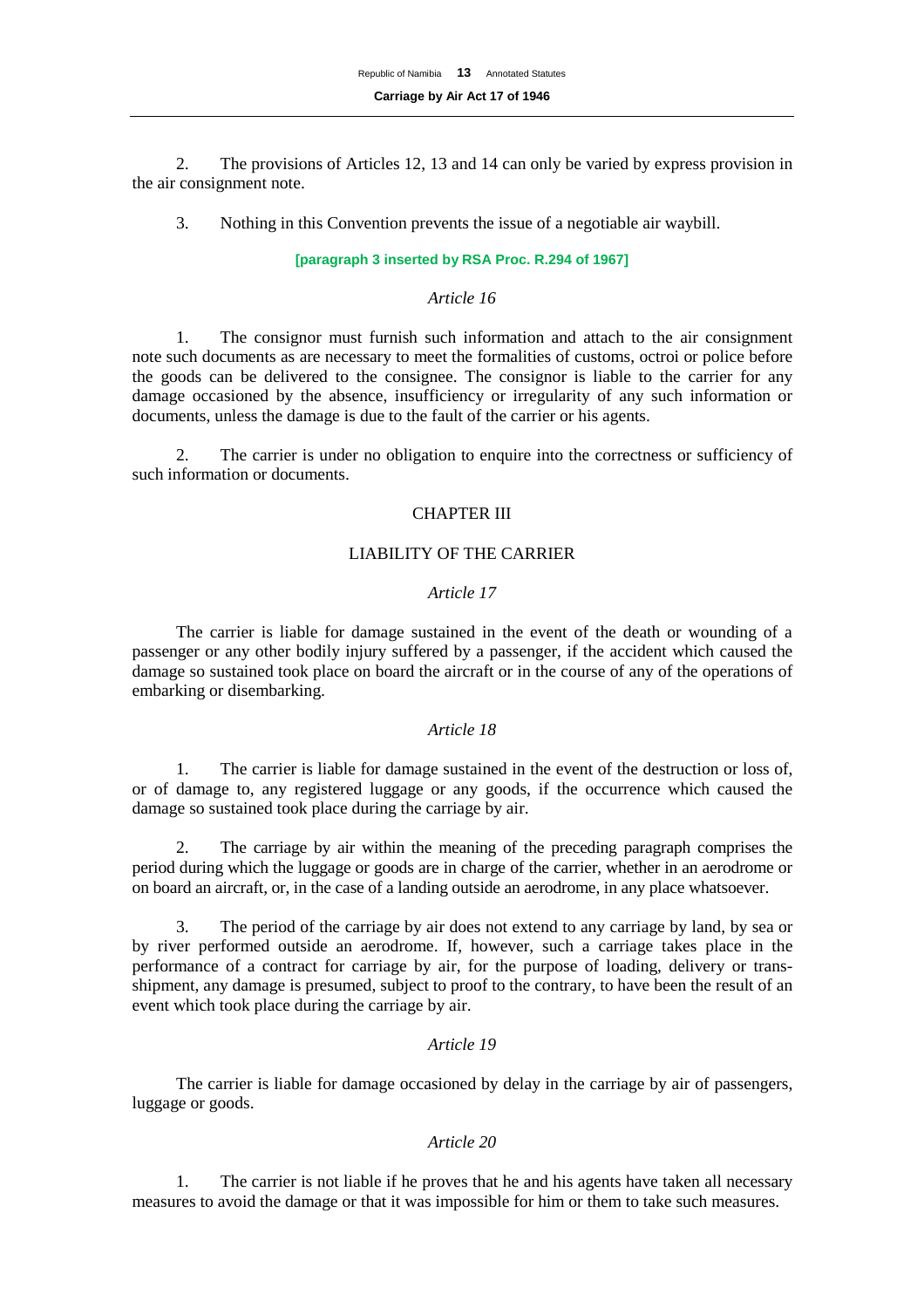2.

### **[paragraph 2 deleted by RSA Proc. R.294 of 1967]**

#### *Article 21*

If the carrier proves that the damage was caused by or contributed to by the negligence of the injured person the Court may, in accordance with the provisions of its own law, exonerate the carrier wholly or partly from his liability.

### *Article 22*

1. In the carriage of persons the liability of the carrier for each passenger is limited to the sum of two hundred and fifty thousand francs. Where, in accordance with the law of the court seised of the case, damages may be awarded in the form of periodical payments, the equivalent capital value of the said payments shall not exceed two hundred and fifty thousand francs. Nevertheless, by special contract, the carrier and the passenger may agree to a higher limit of liability.

- 2. (a) In the carriage of registered baggage and of cargo, the liability of the carrier is limited to a sum of two hundred and fifty francs per kilogramme, unless the passenger or consignor has made, at the time when the package was handed over to the carrier, a special declaration of interest in delivery at destination and has paid a supplementary sum if the case so requires. In that case the carrier will be liable to pay a sum not exceeding the declared sum, unless he proves that that sum is greater than the passenger's or consignor's actual interest in delivery at destination.
- (b) In the case of loss, damage or delay of part of registered baggage or cargo, or of any object contained therein, the weight to be taken into consideration in determining the amount to which the carrier's liability is limited shall be only the total weight of the package or packages concerned. Nevertheless, when the loss, damage or delay of a part of the registered baggage or cargo, or of an object contained therein, effects the value of other packages covered by the same baggage check or the same air waybill, the total weight of such package or packages shall also be taken into consideration in determining the limit of liability.

**[The word "affects" which appears in the Hague Protocol was erroneously changed to "effects" in RSA Proc. R.294 of 1967, as reproduced above in subparagraph (b).]**

3. As regards objects of which the passenger takes charge himself the liability of the carrier is limited to five thousand francs per passenger.

4. The limits prescribed in this article shall not prevent the court from awarding, in accordance with its own law, in addition, the whole or part of the court costs and of the other expenses of the litigation incurred by the plaintiff. The foregoing provision shall not apply if the amount of the damages awarded, excluding court costs and other expenses of the litigation, does not exceed the sum which the carrier has offered in writing to the plaintiff within a period of six months from the date of the occurrence causing the damage, or before the commencement of the action, if that is later.

5. The sums mentioned in francs in this Article shall be deemed to refer to a currency unit consisting of sixty-five and a half milligrammes of gold of millesimal fineness nine hundred. These sums may be converted into national currencies in round figures. Conversion of the sums into national currencies other than gold shall, in case of judicial proceedings, be made according to the gold value of such currencies at the date of the judgment.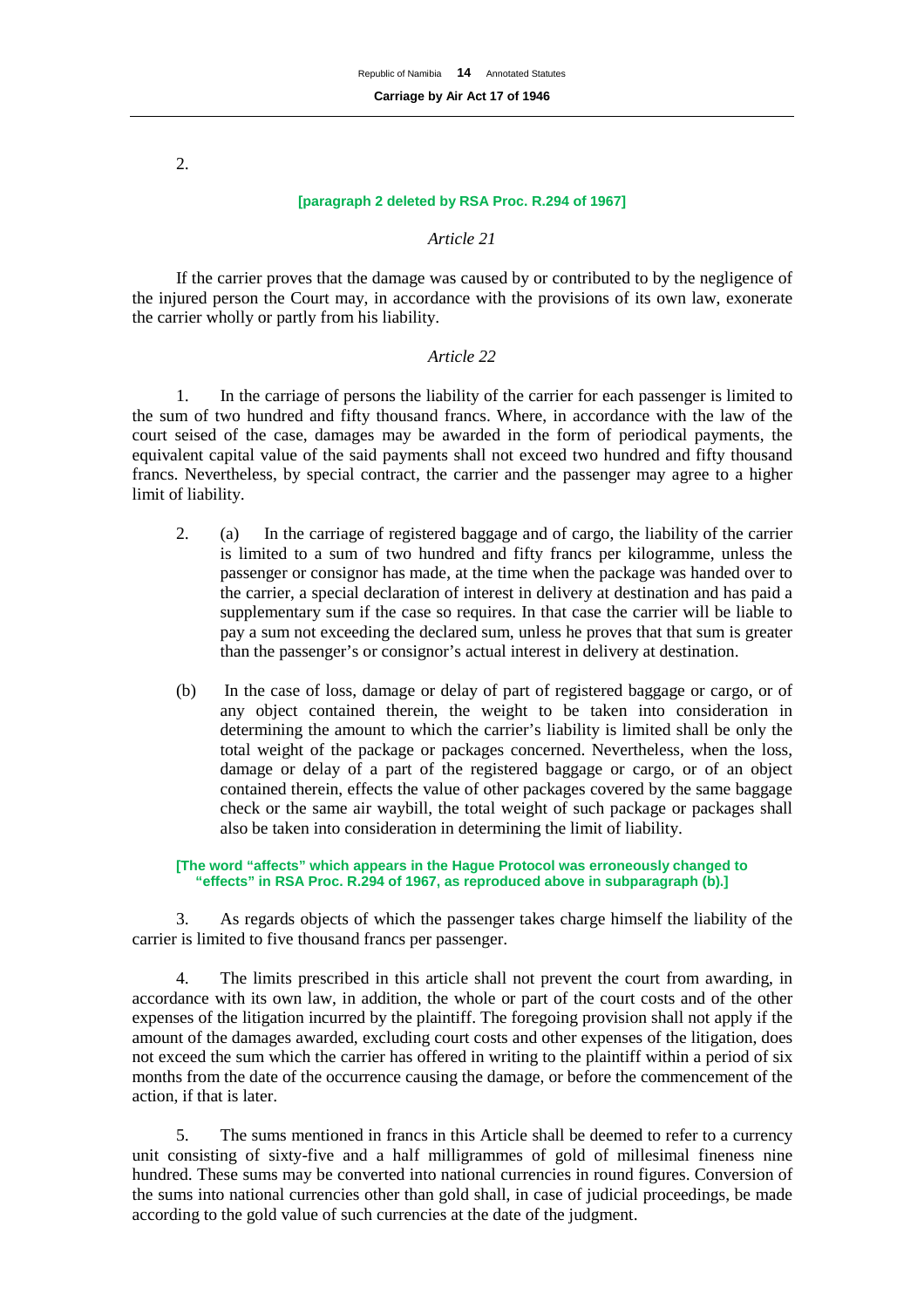#### **[Article 22 substituted by RSA Proc. R.294 of 1967]**

### *Article 23*

1. Any provision tending to relieve the carrier of liability or to fix a lower limit than that which is laid down in this Convention shall be null and void, but the nullity of any such provision does not involve the nullity of the whole contract, which shall remain subject to the provisions of this Convention.

2. Paragraph 1 of this Article shall not apply to provisions governing loss or damage resulting from the inherent defect, quality or vice of the cargo carried.

#### **[paragraph 2 inserted by RSA Proc. R.294 of 1967]**

### *Article 24*

1. In the cases covered by Articles 18 and 19 any action for damages, however founded, can only be brought subject to the conditions and limits set out in this Convention.

2. In the cases covered by Article 17 the provisions of the preceding paragraph also apply, without prejudice to the questions as to who are the persons who have the right to bring suit and what are their respective rights.

### *Article 25*

The limits of liability specified in Article 22 shall not apply if it is proved that the damage resulted from an act or omission of the carrier, his servants or agents, done with intent to cause damage or recklessly and with knowledge that damage would probably result; provided that, in the case of such act or omission of a servant or agent, it is also proved that he was acting within the scope of his employment.

#### **[Article 25 substituted by RSA Proc. R.294 of 1967]**

#### *Article 25A*

1. If an action is brought against a servant or agent of the carrier arising out of damage to which this Convention relates, such servant or agent, if he proves that he acted within the scope of his employment, shall be entitled to avail himself of the limits of liability which that carrier himself is entitled to invoke under Article 22.

2. The aggregate of the amounts recoverable from the carrier, his servants and agents, in that case, shall not exceed the said limits.

3. The provisions of paragraphs 1 and 2 of this article shall not apply if it is proved that the damage resulted from an act or omission of the servant or agent done with intent to cause damage or recklessly and with knowledge that damage would probably result.

#### **[Article 25A inserted by RSA Proc. R.294 of 1967]**

# *Article 26*

1. Receipt by the person entitled to delivery of luggage or goods without complaint is *prima facie* evidence that the same have been delivered in good condition and in accordance with the document of carriage.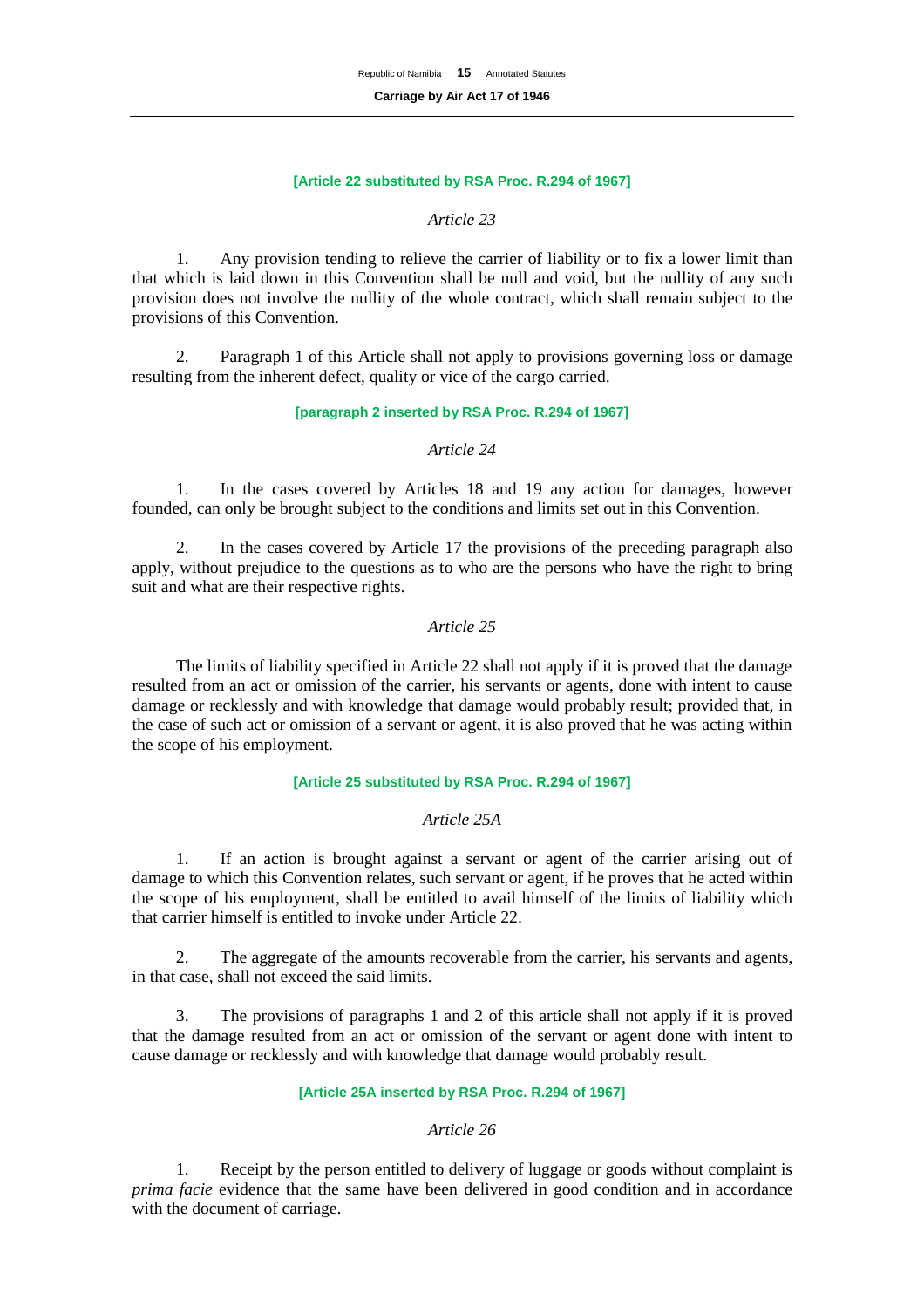2. In the case of damage, the person entitled to delivery must complain to the carrier forthwith after the discovery of the damage, and, at the latest, within seven days from the date of receipt in the case of baggage and fourteen days from the date of receipt in the case of cargo. In the case of delay the complaint must be made at the latest within twenty-one days from the date on which the baggage or cargo have been placed at his disposal.

### **[paragraph 2 substituted by RSA Proc. R.294 of 1967]**

3. Every complaint must he made in writing upon the document of carriage or by separate notice in writing despatched within the times aforesaid.

4. Failing complaint within the times aforesaid, no action shall lie against the carrier, save in the case of fraud on his part.

### *Article 27*

In the case of the death of the person liable, an action for damages lies in accordance with the terms of this Convention against those legally representing his estate.

### *Article 28*

1. An action for damages must be brought, at the option of the plaintiff, in the territory of one of the High Contracting Parties, either before the Court having jurisdiction where the carrier is ordinarily resident, or has his principal place of business, or has an establishment by which the contract has been made, or before the Court having jurisdiction at the place of destination.

2. Questions of procedure shall be governed by the law of the Court seized of the case.

### *Article 29*

1. The right to damages shall be extinguished if an action is not brought within two years, reckoned from the date of arrival at the destination, or from the date on which the aircraft ought to have arrived, or from the date on which the carriage stopped.

2. The method of calculating the period of limitation shall be determined by the law of the Court seized of the case.

### *Article 30*

1. In the case of carriage to be performed by various successive carriers and falling within the definition set out in the third paragraph of Article l, each carrier who accepts passengers, luggage or goods is subject to the rules set out in this Convention, and is deemed to be one of the contracting parties to the contract of carriage in so far as the contract deals with that part of the carriage which is performed under his supervision.

### **[The word "subjected" which appears in the Warsaw Convention was changed to "subject" in Act 17 of 1946, as reproduced above in paragraph 1.]**

2. In the case of carriage of this nature, the passenger or his representative can take action only against the carrier who performed the carriage during which the accident or the delay occurred, save in the case where, by express agreement, the first carrier has assumed liability for the whole journey.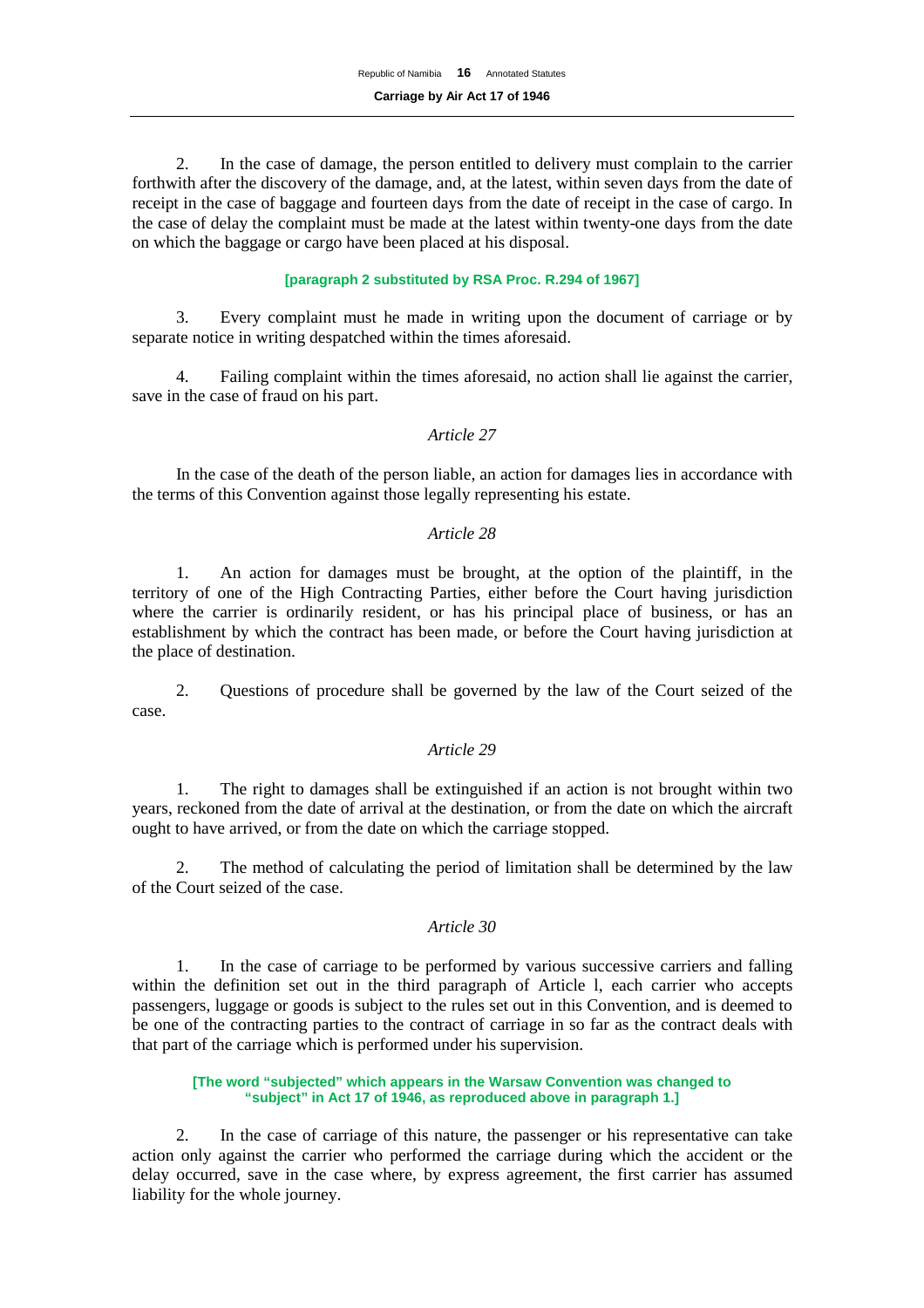3. As regards luggage or goods, the passenger or consignor will have a right of action against the first carrier, and the passenger or consignee who is entitled to delivery will have a right of action against the last carrier, and further, each may take action against the carrier who performed the carriage during which the destruction, loss, damage or delay took place. These carriers will be jointly and severally liable to the passenger or to the consignor or consignee.

# CHAPTER IV

### PROVISIONS RELATING TO COMBINED CARRIAGE

### *Article 31*

1. In the case of combined carriage performed partly by air and partly by any other mode of carriage, the provisions of this Convention apply only to the carriage by air, provided that the carriage by air falls within the terms of Article 1.

2. Nothing in this Convention shall prevent the parties in the case of combined carriage from inserting in the document of air carriage conditions relating to other modes of carriage, provided that the provisions of this Convention are observed as regards the carriage by air.

### CHAPTER V

### GENERAL AND FINAL PROVISIONS

### *Article 32*

Any clause contained in the contract and all special agreements entered into before the damage occurred by which the parties purport to infringe the rules laid down by this Convention, whether by deciding the law to be applied, or by altering the rules as to jurisdiction, shall be null and void. Nevertheless for the carriage of goods arbitration clauses are allowed, subject to this Convention, if the arbitration is to take place within one of the jurisdictions referred to in the first paragraph of Article 28.

### *Article 33*

Nothing contained in this Convention shall prevent the carrier either from refusing to enter into any contract of carriage, or from making regulations which do not conflict with the provisions of this Convention.

### *Article 34*

The provisions of Articles 3 to 9 inclusive relating to documents of carriage shall not apply in the case of carriage performed in extraordinary circumstances outside the normal scope of an air carrier's business.

# **[Article 34 substituted by RSA Proc. R.294 of 1967]**

### *Article 35*

The expression "days" when used in this Convention means current days not working days.

### *Article 36*

The Convention is drawn up in French in a single copy which shall remain deposited in the archives of the Ministry for Foreign Affairs of Poland and of which one duly certified copy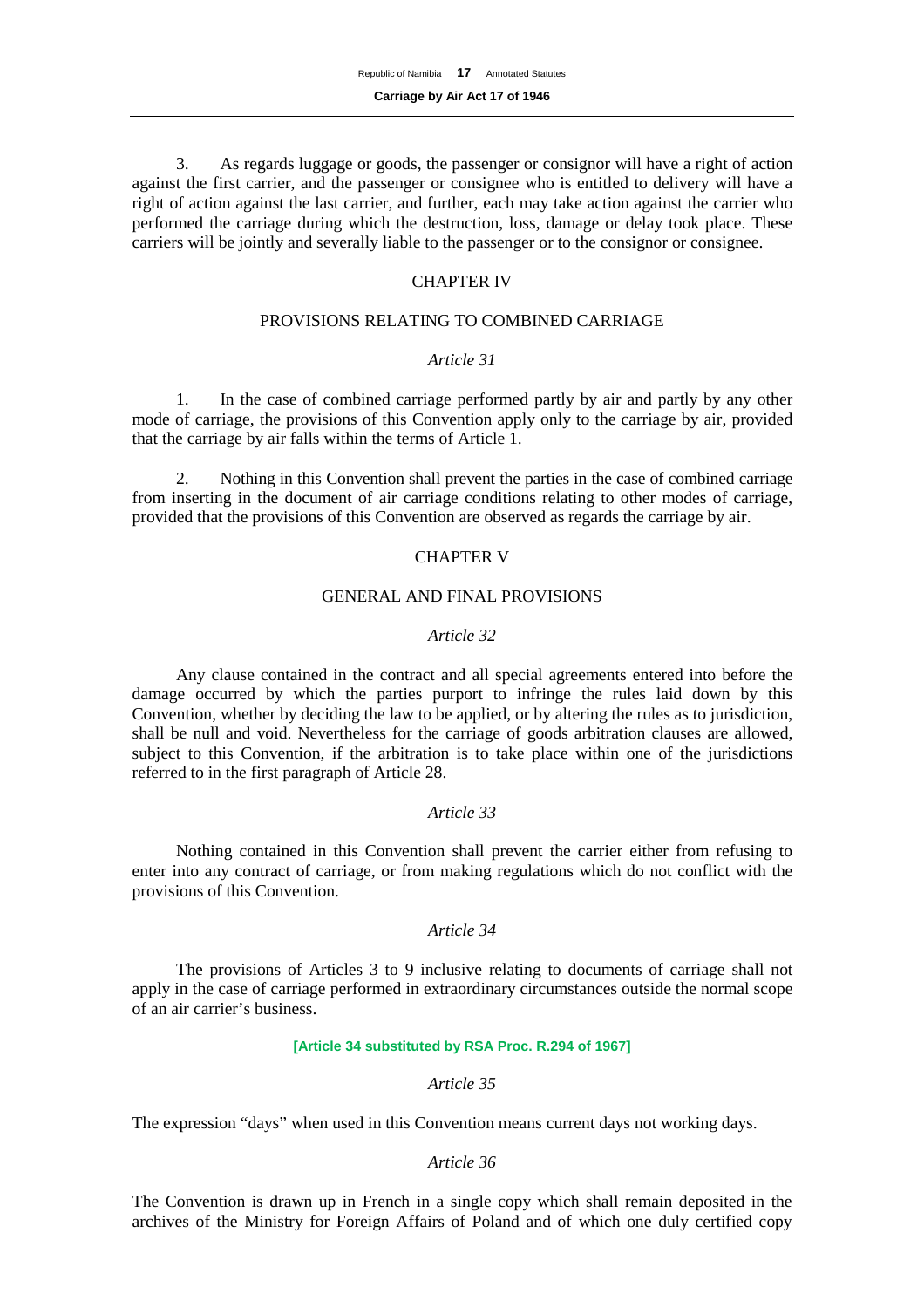shall be sent by the Polish Government to the Government of each of the High Contracting **Parties** 

# *Article 37*

1. This Convention shall be ratified. The instruments of ratification shall be deposited in the archives of the Ministry for Foreign Affairs of Poland, which will notify the deposit to the Government of each of the High Contracting Parties.

2. As soon as this Convention shall have been ratified by five of the High Contracting Parties it shall come into force as between them on the ninetieth day after the deposit of the fifth ratification. Thereafter it shall come into force between the High Contracting Parties who shall have ratified and the High Contracting Party who deposits his instrument of ratification on the ninetieth day after the deposit.

3. It shall be the duty of the Government of the Republic of Poland to notify to the Government of each of the High Contracting Parties the date on which this Convention comes into force as well as the date of the deposit of each ratification.

# *Article 38*

1. This Convention shall, after it has come into force, remain open for accession by any State.

2. The accession shall be effected by a notification addressed to the Government of the Republic of Poland, which will inform the Government of each of the High Contracting Parties thereof.

3. The accession shall take effect as from the ninetieth day after the notification made to the Government of the Republic of Poland.

# *Article 39*

1. Any one of the High Contracting Parties may denounce this Convention by a notification addressed to the Government of the Republic of Poland, which will at once inform the Government of each of the High Contracting Parties.

2. Denunciation shall take effect six months after the notification of denunciation, and shall operate only as regards the Party who shall have proceeded to denunciation.

# *Article 40*

1. Any High Contracting Party may, at the time of signature or of deposit of ratification or of accession declare that the acceptance which he gives to this Convention does not apply to all or any of his colonies, protectorates, territories under mandate, or any other territory subject to his sovereignty or his authority, or any territory under his suzerainty.

2. Accordingly any High Contracting Party may subsequently accede separately in the name of all or any of his colonies, protectorates, territories under mandate or any other territory subject to his sovereignty or to his authority or any territory under his suzerainty which has been thus excluded by his original declaration.

3. Any High Contracting Party may denounce this Convention in accordance with its provisions, separately or for all or any of his colonies, protectorates, territories under mandate or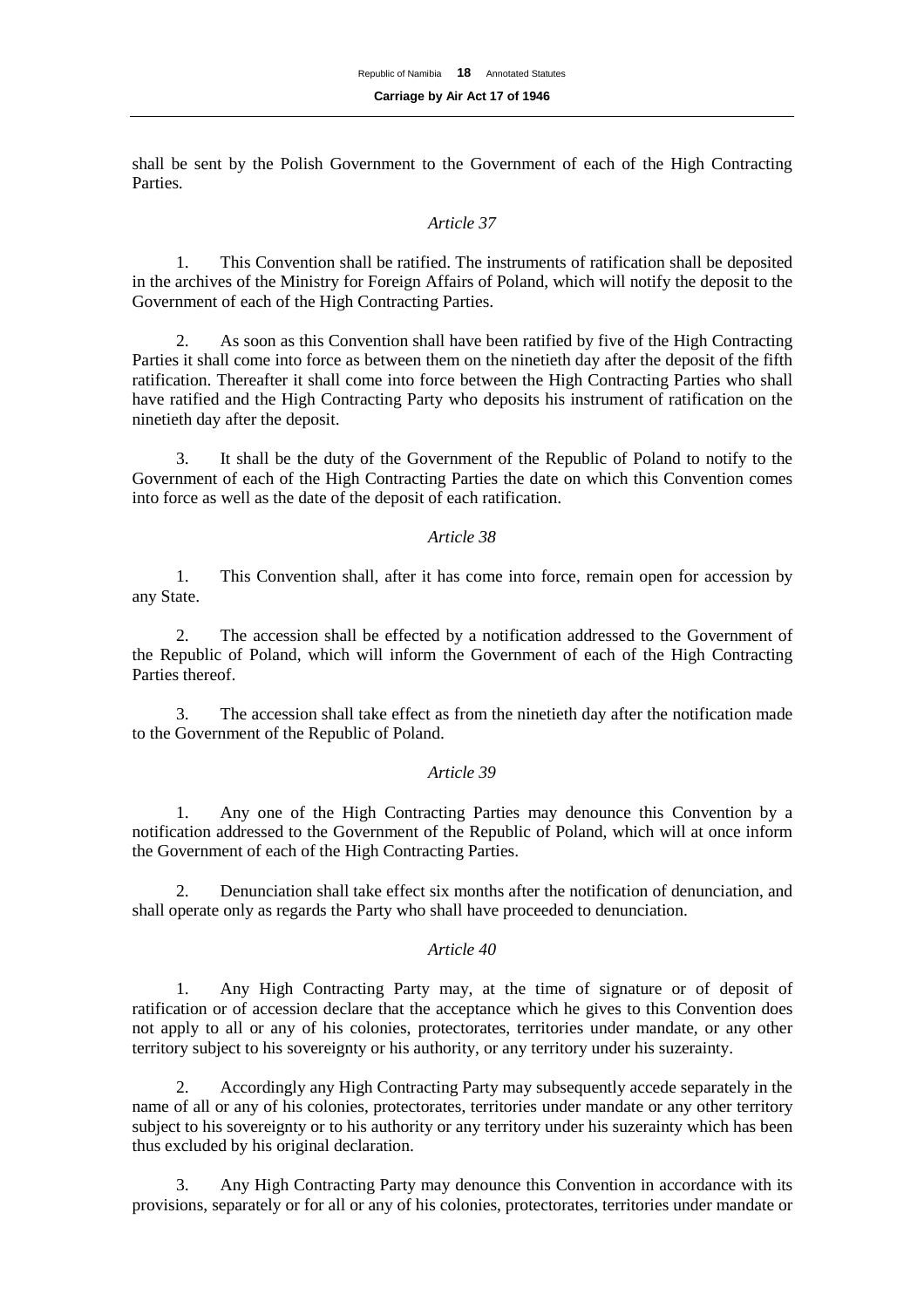any other territory subject to his sovereignty or to his authority, or any other territory under his suzerainty.

#### *Article 40A*

1. In Article 37, paragraph 2 and Article 40, paragraph 1, the expression "High Contracting Party" shall mean "State". In all other cases, the expression "High Contracting Party" shall mean a State whose ratification of or adherence to the Convention has become effective and whose denunciation thereof has not become effective.

2. For the purposes of the Convention the word "territory" means not only the metropolitan territory of a State but also all other territories for the foreign relations of which that State is responsible.

#### **[Article 34 substituted by RSA Proc. R.294 of 1967]**

### *Article 41*

Any High Contracting Party shall be entitled not earlier than two years after the coming into force of this Convention to call for the assembling of a new international Conference in order to consider any improvements which may be made in this Convention. To this end he will communicate with the Government of the French Republic which will take the necessary measures to make preparations for such Conference.

This Convention done at Warsaw on the 12th October, 1929, shall remain open for signature until the 31st January, 1930.

NOTE: Names not printed.

 $\overline{\phantom{a}}$ 

### ADDITIONAL PROTOCOL

*(With reference to Article* 2)

The High Contracting Parties reserve to themselves the right to declare at the time of ratification or of accession that the first paragraph of Article 2 of this Convention shall not apply to international carriage by air performed directly by the State, its colonies, protectorates or mandated territories or by any other territory under its sovereignty, suzerainty or authority.

NOTE: Names not printed.

 $\overline{\phantom{a}}$ 

**[The following text is the Hague Protocol to the Warsaw Convention, as reproduced in RSA Proc. R.294 of 1967.]**

PROTOCOL TO AMEND THE CONVENTION FOR THE UNIFICATION OF CERTAIN RULES RELATING TO INTERNATIONAL CARRIAGE BY AIR

> CHAPTER 1 AMENDMENTS TO THE CONVENTION

**[The amendments have been incorporated into the text of the Convention as it appears in the Schedule to this Act.]**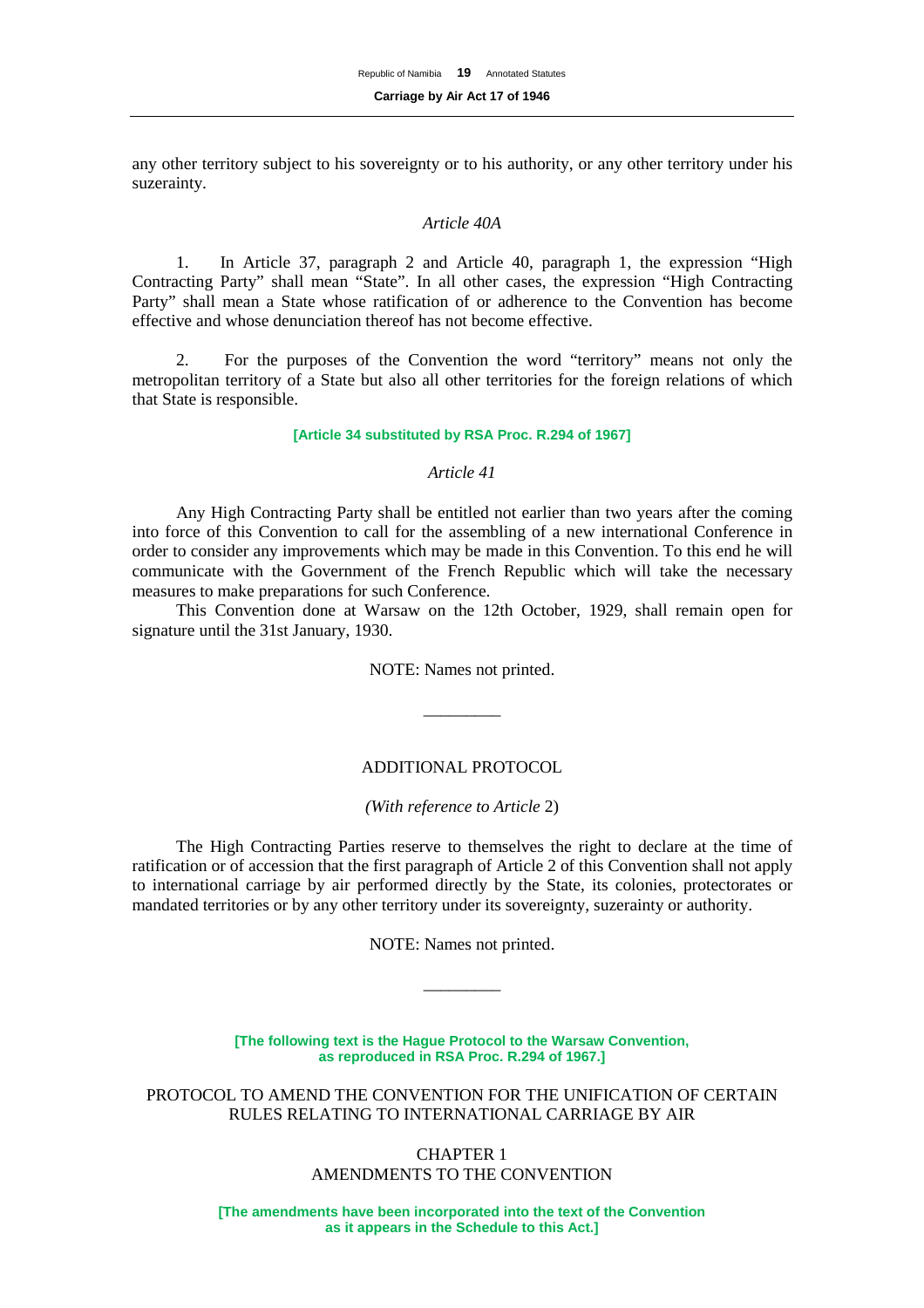# CHAPTER II SCOPE OF APPLICATION OF THE CONVENTION AS AMENDED

#### *Article XVIII*

The Convention as amended by this Protocol shall apply to international carriage as defined in Article 1 of the Convention, provided that the places of departure and destination referred to in that Article are situated either in the territories of two parties to this Protocol or within the territory of a single party to this Protocol with an agreed stopping place within the territory of another State.

#### CHAPTER III FINAL CLAUSES

#### *Article XIX*

As between the Parties to this Protocol, the Convention and the Protocol shall be read and interpreted together as one single instrument and shall be known as the Warsaw Convention as amended at The Hague, 1955.

### *Article XX*

Until the date on which this Protocol comes into force in accordance with the provisions of Article XXII, paragraph 1, it shall remain open for signature on behalf of any State which up to that date has ratified or adhered to the Convention or which has participated in the Conference at which this Protocol was adopted.

### *Article XXI*

1. This Protocol shall be subject to ratification by the signatory States.

2. Ratification of this Protocol by any State which is not a Party to the Convention shall have the effect of adherence to the Convention as amended by this Protocol.

3. The instruments of ratification shall be deposited with the Government of the People's Republic of Poland.

#### *Article XXII*

1. As soon as thirty signatory States have deposited their instruments of ratification of this Protocol, it shall come into force between them on the ninetieth day after the deposit of the thirtieth instrument of ratification. It shall come into force for each State ratifying thereafter on the ninetieth day after the deposit of its instrument of ratification.

2. As soon as this Protocol comes into force it shall be registered with the United Nations by the Government of the People's Republic of Poland.

#### *Article XXIII*

1. This Protocol shall, after it has come into force, be open for adherence by any nonsignatory State.

2. Adherence to this Protocol by any State which is not a Party to the Convention shall have the effect of adherence to the Convention as amended by this Protocol.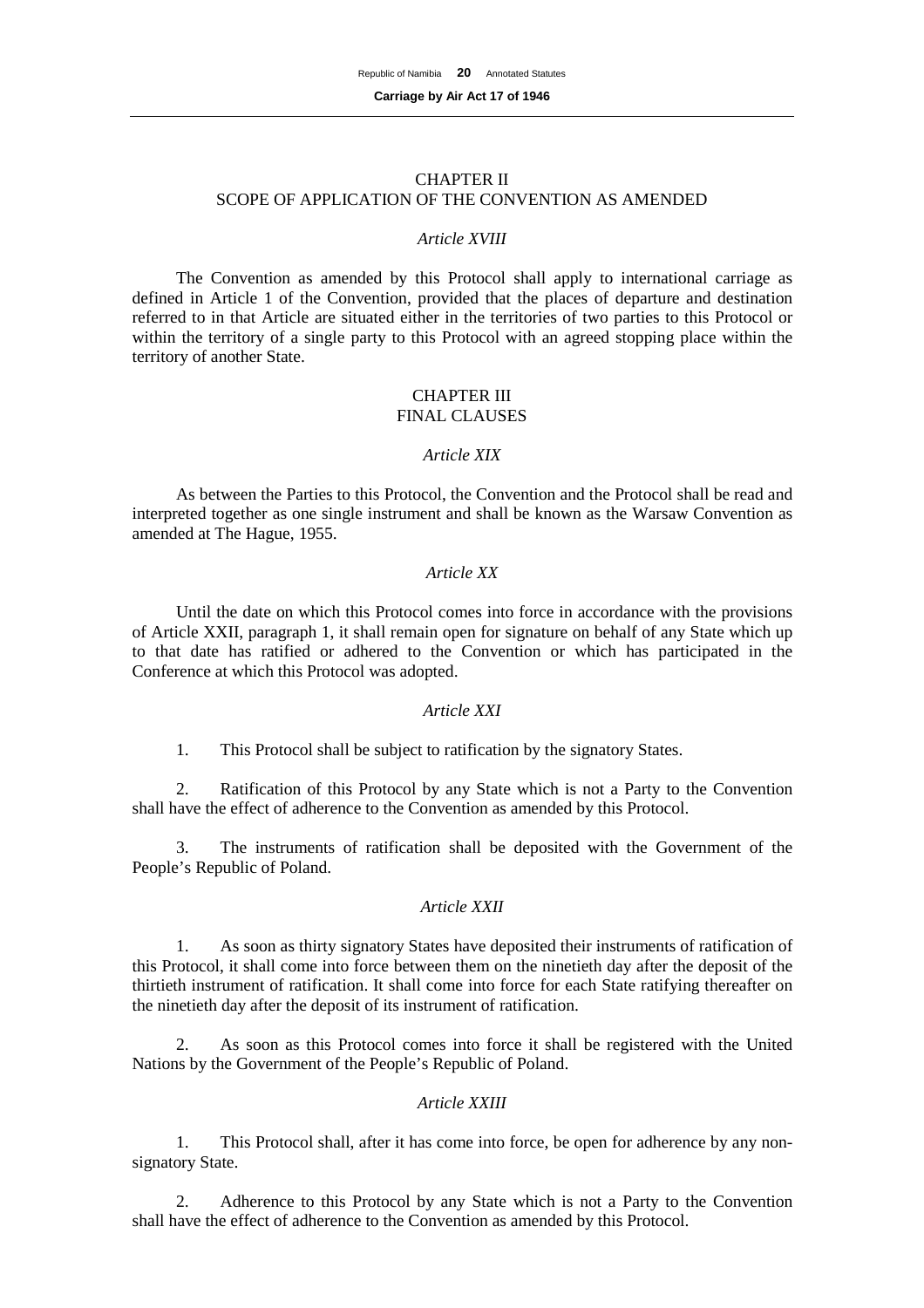3. Adherence shall be effected by the deposit of an instrument of adherence with the Government of the People's Republic of Poland and shall take effect on the ninetieth day after the deposit.

# *Article XXIV*

1. Any Party to this Protocol may denounce the Protocol by notification addressed to the Government of the People's Republic of Poland.

2. Denunciation shall take effect six months after the date of receipt by the Government of the People's Republic of Poland of the notification of denunciation.

3. As between the Parties to this Protocol, denunciation by any of them of the Convention in accordance with Article 39 thereof shall not be construed in any way as a denunciation of the Convention as amended by this Protocol.

### *Article XXV*

1. This Protocol shall apply to all territories for the foreign relations of which a State Party to this Protocol is responsible, with the exception of territories in respect of which a declaration has been made in accordance with paragraph 2 of this Article.

2. Any State may, at the time of deposit of its instrument of ratification or adherence, declare that its acceptance of this Protocol does not apply to any one or more of the territories for the foreign relations of which such State is responsible.

3. Any State may subsequently, by notification to the Government of the People's Republic of Poland, extend the application of this Protocol to any or all of the territories regarding which it has made a declaration in accordance with paragraph 2 of this Article. The notification shall take effect on the ninetieth day after its receipt by that Government.

4. Any State Party to this Protocol may denounce it, in accordance with the provisions of Article XXIV, paragraph 1, separately for any or all of the territories for the foreign relations of which such State is responsible.

### *Article XXVI*

No reservation may be made to this Protocol except that a State may at any time declare by a notification addressed to the Government of the People's Republic of Poland that the Convention as amended by this Protocol shall not apply to the carriage of persons, cargo and baggage for its military authorities on aircraft, registered in that State, the whole capacity of which has been reserved by or on behalf of such authorities.

### *Article XXVII*

The Government of the People's Republic of Poland shall give immediate notice to the Governments of all States signatories to the Convention or this Protocol, all States Parties to the Convention or this Protocol, and all States Members of the International Civil Aviation Organization or of the United Nations and to the International Civil Aviation Organization -

- (a) of any signature of this Protocol and the date thereof;
- (b) of the deposit of any instrument of ratification or adherence in respect of this Protocol and the date thereof;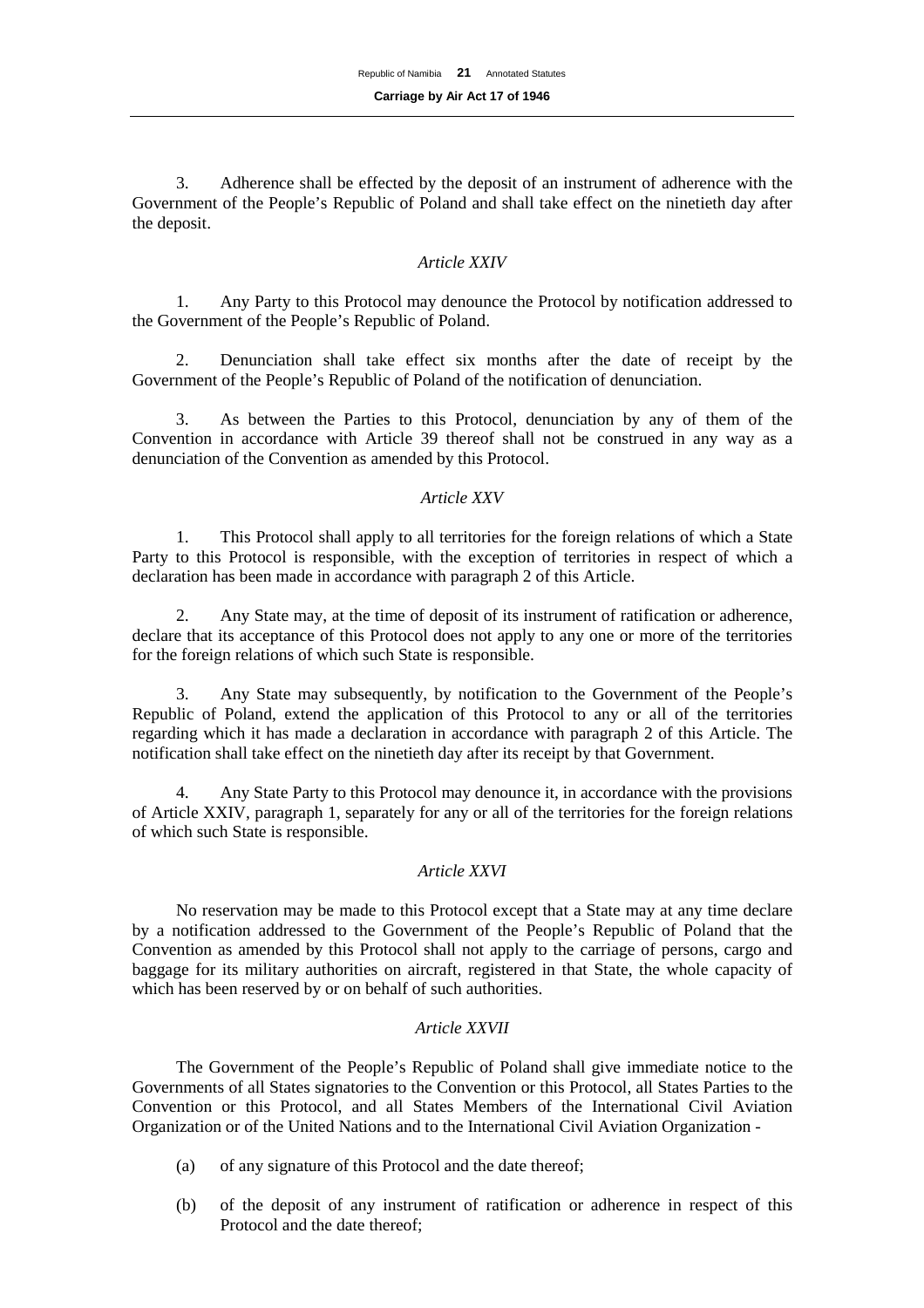- (c) of the date on which this Protocol comes into force in accordance with Article XXII, paragraph 1;
- (d) of the receipt of any notification of denunciation and the date thereof;
- (e) of the receipt of any declaration or notification made under Article XXV and the date thereof; and
- (f) of the receipt of any notification made under Article XXVI and the date thereof.

In witness whereof the undersigned Plenipotentiaries, having been duly authorized, have signed this Protocol.

Done at The Hague on the Twenty-eighth day of the month of September of the year One thousand Nine hundred and Fifty-five, in three authentic texts in the English, French and Spanish languages. In the case of any inconsistency, the text in the French language, in which language the Convention was drawn up, shall prevail.

This Protocol shall be deposited with the Government of the People's Republic of Poland with which, in accordance with Article XX, it shall remain open for signature, and that Government shall send certified copies thereof to the Governments of all States signatories to the Convention or this Protocol, all States Parties to the Convention or this Protocol, and all States Members of the International Civil Aviation Organization or of the United Nations, and to the International Civil Aviation Organization.

### **[Names not printed.]**

**[The following is the Guadalajara Convention, as reproduced in RSA Proc. R.93 of 1974.]**

 $\overline{\phantom{a}}$ 

#### **CONVENTION**

# SUPPLEMENTARY TO THE WARSAW CONVENTION, FOR THE UNIFICATION OF CERTAIN RULES RELATING TO INTERNATIONAL CARRIAGE BY AIR PERFORMED BY A PERSON OTHER THAN THE CONTRACTING CARRIER

#### **[The Guadalajara Convention includes the following preamble:**

"The States signatory to the present Convention

Noting that the Warsaw Convention does not contain particular rules relating to international carriage by air performed by a person who is not a party to the agreement for carriage

Considering that it is therefore desirable to formulate rules to apply in such circumstances

Have agreed as follows:".**]**

#### *Article I*

In this Convention -

(a) "Warsaw Convention" means the Convention for the Unification of Certain Rules Relating to International Carriage by Air signed at Warsaw on 12 October 1929, or the Warsaw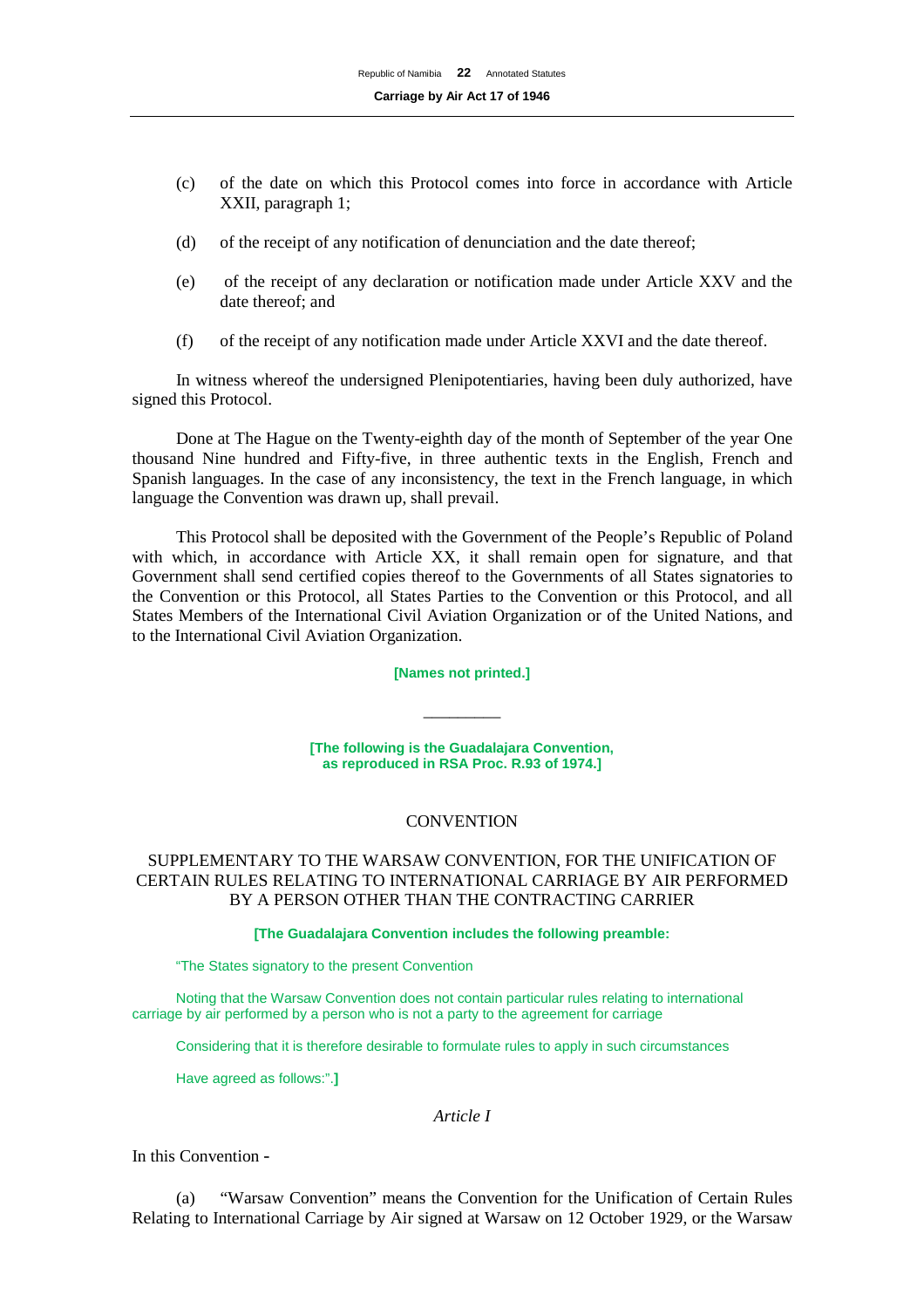Convention as amended at The Hague, 1955, according to whether the carriage under the agreement referred to in paragraph (b) is governed by the one or by the other;

(b) "contracting carrier" means a person who as a principal makes an agreement for carriage governed by the Warsaw Convention with a passenger or consignor or with a person acting on behalf of the passenger or consignor;

(c) "actual carrier" means a person, other than the contracting carrier, who, by virtue of authority from the contracting carrier, performs the whole or part of the carriage contemplated in paragraph (b) but who is not with respect to such part a successive carrier within the meaning of the Warsaw Convention. Such authority is presumed in the absence of proof to the contrary.

### *Article II*

If an actual carrier performs the whole or part of carriage which, according to the agreement referred to in Article I, paragraph (b), is governed by the Warsaw Convention, both the contracting carrier and the actual carrier shall, except as otherwise provided in this Convention, be subject to the rules of the Warsaw Convention, the former for the whole of the carriage contemplated in the agreement, the latter solely for the carriage which he performs.

### *Article III*

1. The acts and omissions of the actual carrier and of his servants and agents acting within the scope of their employment shall, in relation to the carriage performed by the actual carrier, be deemed to be also those of the contracting carrier.

2. The acts and omissions of the contracting carrier and of his servants and agents acting within the scope of their employment shall, in relation to the carriage performed by the actual carrier, be deemed to be also those of the actual carrier. Nevertheless, no such act or omission shall subject the actual carrier to liability exceeding the limits specified in Article 22 of the Warsaw Convention. Any special agreement under which the contracting carrier assumes obligations not imposed by the Warsaw Convention or any waiver of rights conferred by that Convention or any special declaration of interest in delivery at destination contemplated in Article 22 of the said Convention, shall not affect the actual carrier unless agreed to by him.

### *Article IV*

Any complaint to be made or order to be given under the Warsaw Convention to the carrier shall have the same effect whether addressed to the contracting carrier or to the actual carrier. Nevertheless, orders referred to in Article 12 of the Warsaw Convention shall only be effective if addressed to the contracting carrier.

### *Article V*

In relation to the carriage performed by the actual carrier, any servant or agent of that carrier or of the contracting carrier shall, if he proves that he acted within the scope of his employment, be entitled to avail himself of the limits of liability which are applicable under this Convention to the carrier whose servant or agent he is unless it is proved that he acted in a manner which, under the Warsaw Convention, prevents the limits of liability from being invoked.

# *Article V1*

In relation to the carriage performed by the actual carrier, the aggregate of the amounts recoverable from that carrier and the contracting carrier, and from their servants and agents acting within the scope of their employment, shall not exceed the highest amount which could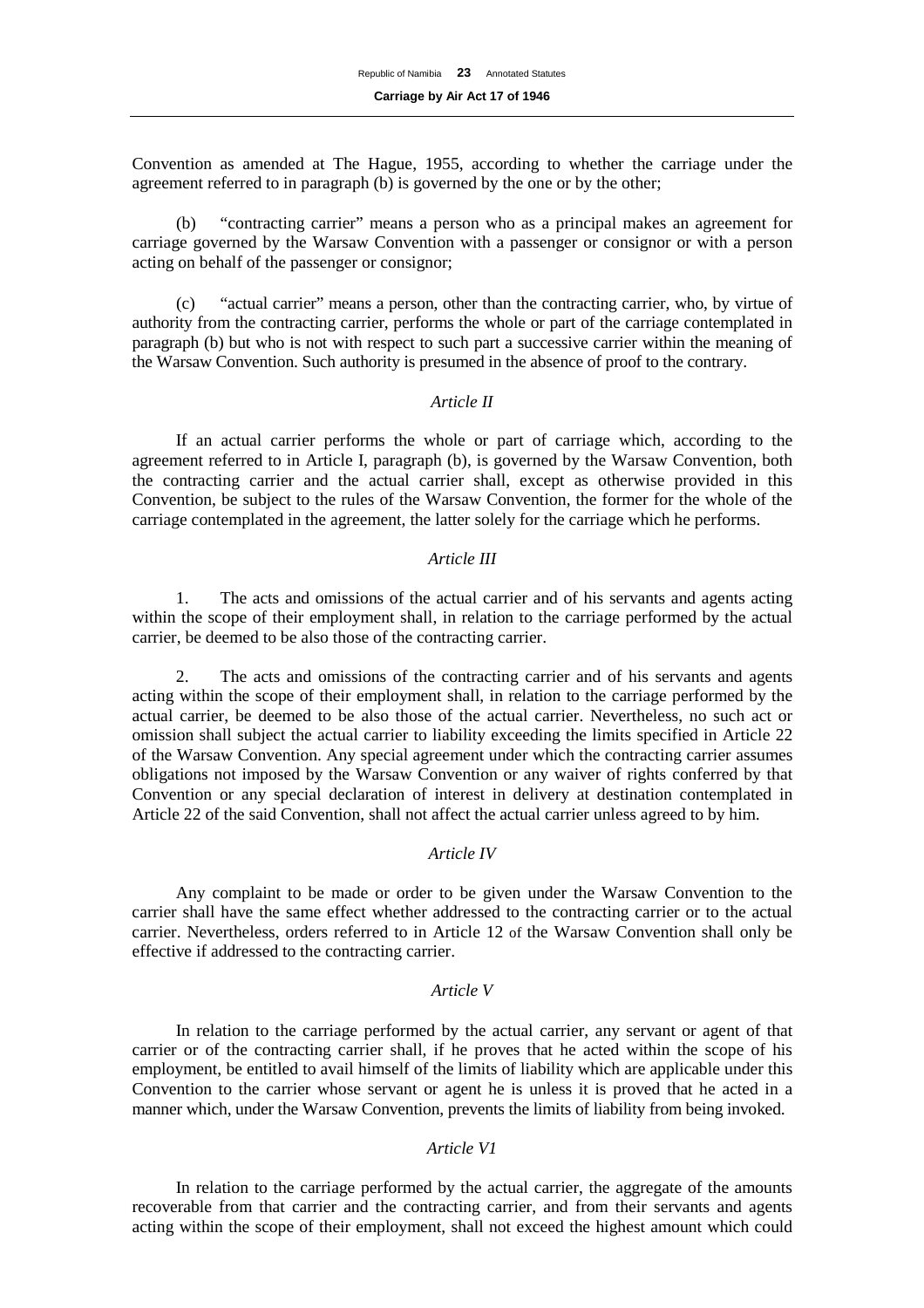be awarded against either the contracting carrier or the actual carrier under this Convention, but none of the persons mentioned shall be liable for a sum in excess of the limit applicable to him.

# *Article VII*

In relation to the carriage performed by the actual carrier, an action for damages may be brought, at the option of the plaintiff, against that carrier of the contracting carrier, or against both together or separately. If the action is brought against only one of those carriers, that carrier shall have the right to require the other carrier to be joined in the proceedings, the procedure and effects being governed by the law of the court seised of the case.

#### **[The phrase "or** the contracting carrier**" which appears in the Guadalajara Convention was erroneously changed to "of** the contracting carrier**" in RSA Proc. R.93 of 1974, as reproduced above.]**

### *Article VIII*

Any action for damages contemplated in Article VII of this Convention must be brought, at the option of the plaintiff, either before a court in which an action may be brought against the contracting carrier, as provided in Article 28 of the Warsaw Convention, or before the court having jurisdiction at the place where the actual carrier is ordinarily resident or has his principal place of business.

# *Article IX*

1. Any contractual provision tending to relieve the contracting carrier or the actual carrier of liability under this Convention or to fix a lower limit than that which is applicable according to this Convention shall be null and void, but the nullity of any such provision does not involve the nullity of the whole agreement, which shall remain subject to the provisions of this Convention.

2. In respect of the carriage performed by the actual carrier, the preceding paragraph shall not apply to contractual provisions governing loss or damage resulting from the inherent defect, quality or vice of the cargo carried.

3. Any clause contained in an agreement for carriage and all special agreements entered into before the damage occurred by which the parties purport to infringe the rules laid down by this Convention, whether by deciding the law to be applied, or by altering the rules as to jurisdiction, shall be null and void. Nevertheless, for the carriage of cargo arbitration clauses are allowed, subject to this Convention, if the arbitration is to take place in one of the jurisdictions referred to in Article VIII.

### *Article X*

Except as provided in Article VII, nothing in this Convention shall affect the rights and obligations of the two carriers between themselves.

### *Article XI*

Until the date on which this Convention comes into force in accordance with the provisions of Article XIII, it shall remain open for signature on behalf of any State which at that date is a member of the United Nations or of any of the Specialised Agencies.

### *Article XII*

1. This Convention shall be subject to ratification by the signatory States.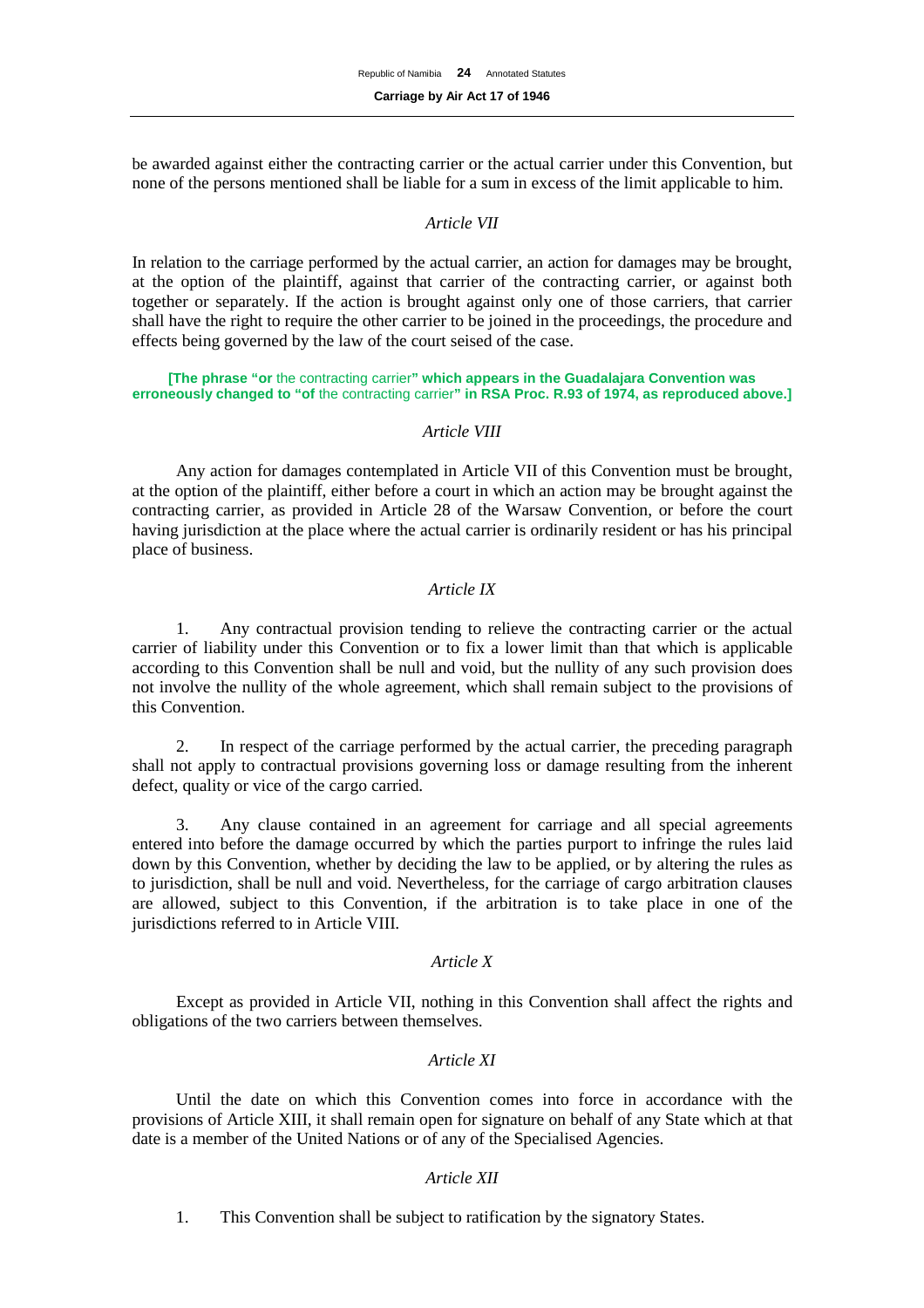2. The instruments of ratification shall be deposited with the Government of the United States of Mexico.

# *Article XIII*

l. As soon as five of the signatory States have deposited their instruments of ratification of this Convention, it shall come into force between them on the 90th day after the date of the deposit of the fifth instrument of ratification. It shall come into force for each State ratifying thereafter on the 90th day after the deposit of its instrument of ratification.

2. As soon as this Convention comes into force, it shall be registered with the United Nations and the International Civil Aviation Organisation by the Government of the United States of Mexico.

### *Article XIV*

1. This Convention shall, after it has come into force, be open for accession by any State Member of the United Nations or of any of the Specialised Agencies.

2. The accession of a State shall be effected by the deposit of an instrument of accession with the Government of the United States of Mexico and shall take effect as from the 90th day after the date of such deposit.

### *Article XV*

1. Any Contracting State may denounce this Convention by notification addressed to the Government of the United States of Mexico.

2. Denunciation shall take effect six months after the date of receipt by the Government of the United States of Mexico of the notification of denunciation.

### *Article XVI*

1. Any contracting State may at the time of its ratification of or accession to this Convention or at any time thereafter declare by notification to the Government of the United States of Mexico that the Convention shall extend to any of the territories for whose international relations it is responsible.

2. The Convention shall, 90 days after the date of the receipt of such notification by the Government of the United States of Mexico, extend to the territories named therein.

3. Any contracting State may denounce this Convention, in accordance with the provisions of Article XV, separately for any or all of the territories for the international relations of which such State is responsible.

### *Article XVII*

No reservation may be made to this Convention.

### *Article XVIII*

The Government of the United States of Mexico shall give notice to the International Civil Aviation Organisation and to all States members of the United Nations or of any of the Specialised Agencies -